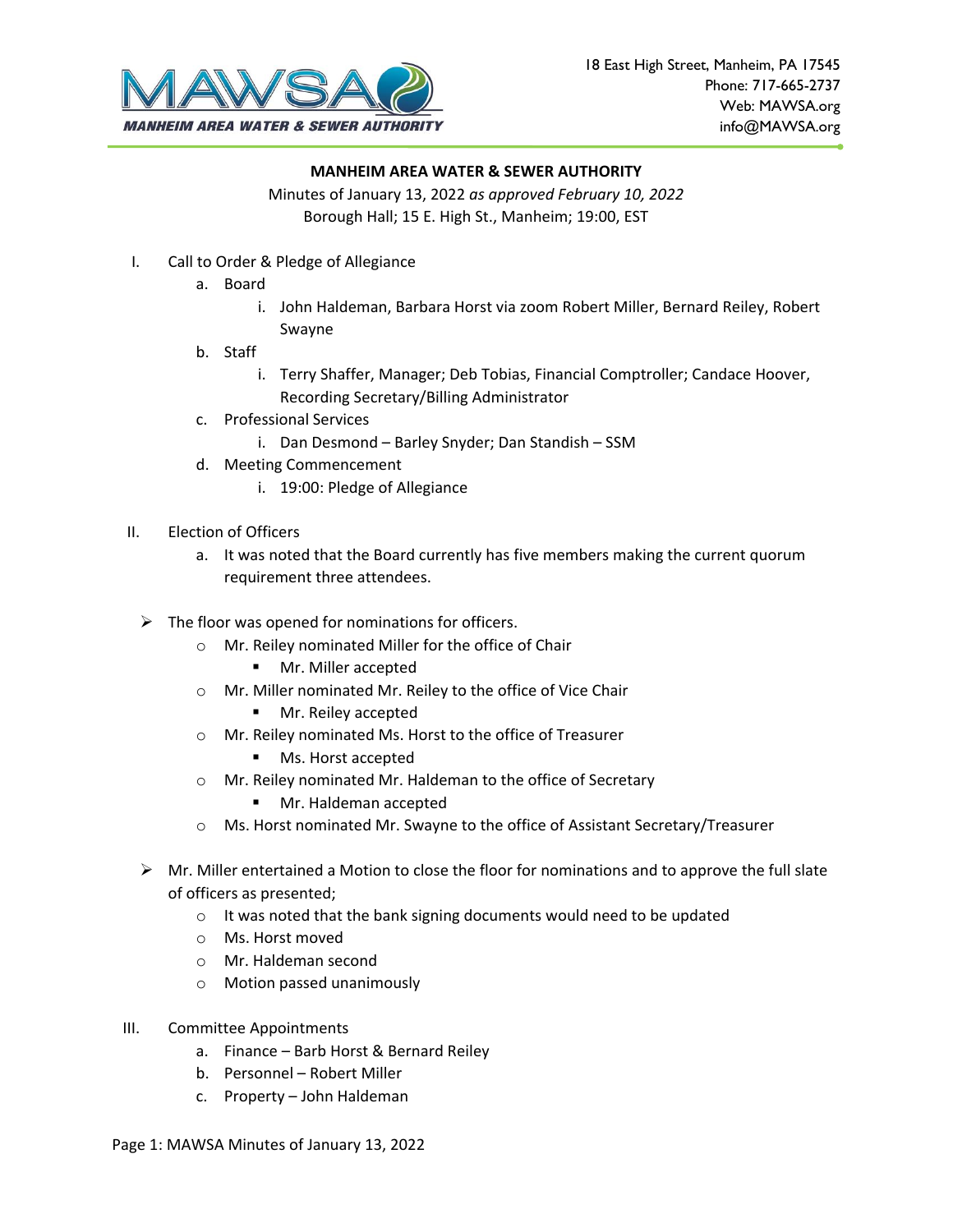

- d. Strategic Planning Bob Swayne
- e. Source Water Protection Carl Kline
- f. Route 72 Corridor Robert Miller, Carl Kline
- g. The intent is to put minimal individuals on a committee until there are more members on the board. At that time, the committees can be rounded out.
- IV. Registered Visitors
	- a. In relation to the Financing Package, the Underwriter has completed their due diligence call. A rating call was also completed. Borough Council approved the debt guarantee. The bonds are paced to close in February. Per the Bond Council, the bonds are public and may be bought by anyone including board members and staff.
- V. Approval of Minutes
	- $\triangleright$  Mr. Miller entertained a Motion to approve the Minutes of December 9, 2021 as presented
		- o Mr. Haldeman moved
		- o Mr. Reiley second
		- o Motion passed unanimously
- VI. Reports
	- a. Operations
		- i. The 1-million-gallon reservoir is back in service. All tanks are online. The damaged gate has been repaired. Seeding will take place in the spring after the reservoir coating is reviewed.
		- ii. The NPDES Permit<sup>1</sup> draft has been received and testing guidelines are being reviewed.
		- iii.  $WTP<sup>2</sup>$  Generator was repaired.
		- iv. Water main break on Marie Ave was repaired. Paving will take place in the spring.
		- v. Wastewater effluent levels are good.
		- vi. Booster Stations have 1 extended contract for inability to obtain materials.
		- vii. PennDOT<sup>3</sup> Bridge Project costs have been sent for reimbursement. 75% to 80% of the expenses are expected to be reimbursed in about 2 years.

*Mr. Swayne arrived at 7:23PM. Mr. Miller reviewed the committee appointments and described how the committees and meetings are run.*

- b. Management
	- i. 2021 Hauled Waste revenue is fairly on track. The program lost several weeks of trucked in waste due to the digester cleaning project. The income looks lower

<sup>1</sup> NPDES Permit: National Pollutant Discharge Elimination Permit

<sup>2</sup> WTP: Water Treatment Plant

<sup>3</sup> PennDOT: Pennsylvania Department of Transportation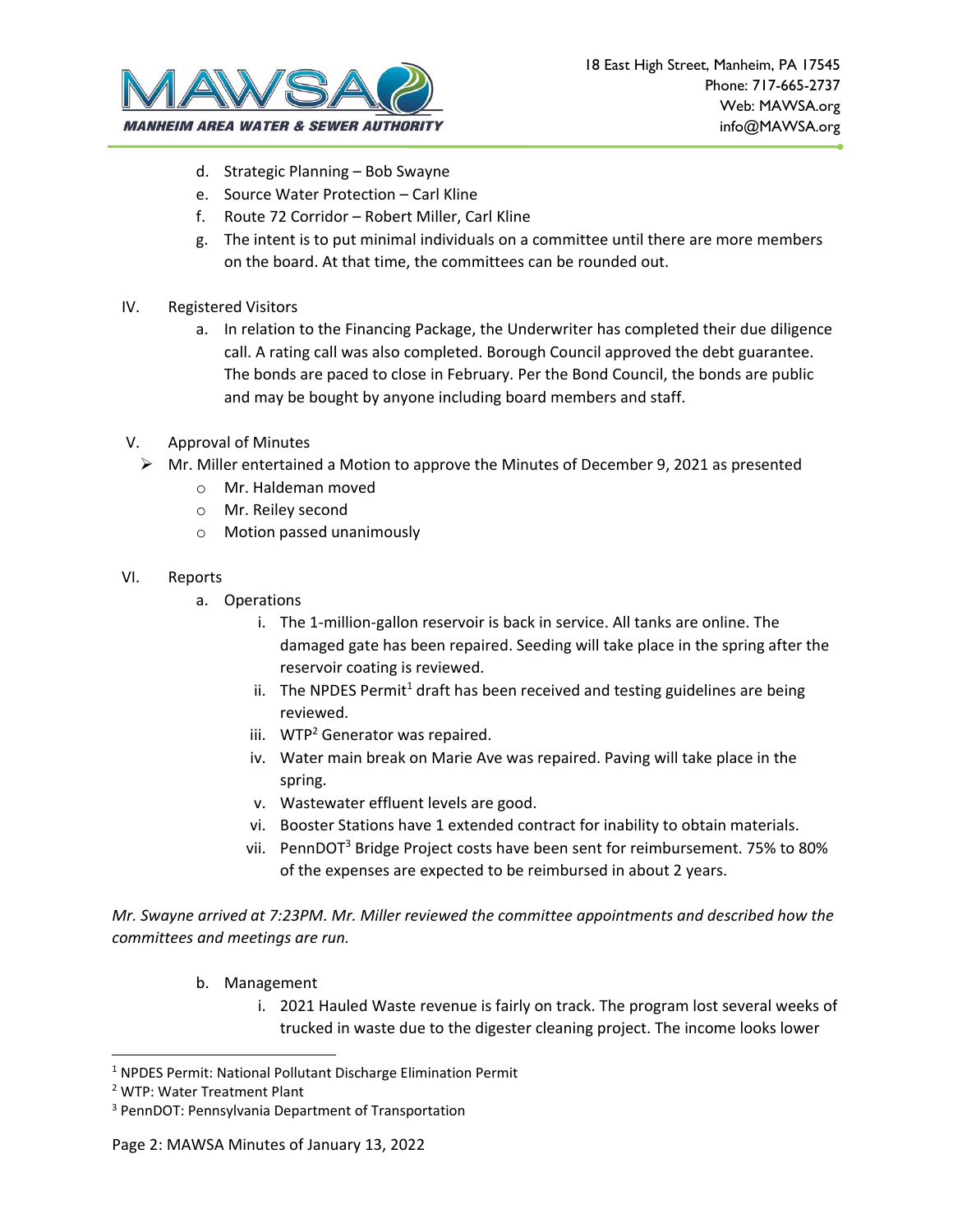

that it will be, because a large hauler did not send their December payment on time.

- ii. Utility Access Hole 7 will be lined when the weather is better. That will complete the interceptor relining project.
- iii. Personnel met to provide the manager with the annual review and salary adjustment.
- iv. It is expected that the flows and effluent levels for the year will net nutrient credits that can be sold.
- v. Minor actions taken at the facilities, heater adjustments were made, cracks filled, and weather stripping replaced, etc. Summer vents were sealed, pumps were regulated, older electrical equipment was removed, panel heaters were replaced with thermostat heaters, and backwashing was put on cycled timers. Major actions taken were the interceptor relining which reduced flows in need of processing and reduced the need for operating clarifiers, VFDs were added for pumps, lighting was replaced, and the hauler station was put on cycles. Overall these actions changed electrical costs from about \$13K per month from November 2018 to \$5,700 per month in October of 2021.
- c. Engineer
	- i. The second project numbered.0024 should be .0025 and named Chapter 94.
	- ii. Actions are being taken by regulatory agencies to eliminate nutrient credits in the future.
	- iii. Working with DEP for toxicity WETT testing requirements on the NPDES Permit draft. Public comments are due within 30-days and the responses will be reviewed with staff.
	- iv. The Chapter 94 Report has been started.
	- v. The PennDOT cost sharing estimate has been reviewed. It is \$264,400 for the total utility relocation project. The real property interest, which deals with rightof-way conflicts shows responsibility will be approximately \$14,800
- d. Finance
	- i. The water budget's year over year cash position can be attributed to capital projects. Revenue was about 7% short as a result of un-bought tapping fees and general engineering expenses were high. The year's expenses ended at 116% (16% over budget). Complementarily the original budget was expected to end in the negative by almost \$61K. The year ended with a net positive of just under \$10K.
	- ii. Wastewater year over year ended about 4% under budget in revenue and about 5% under budget in expenses. It was predicted that the year would end with a net positive of about \$12K and it actually ended with a net positive of \$61K.
	- iii. Staff was commended on their efforts in managing the budgets.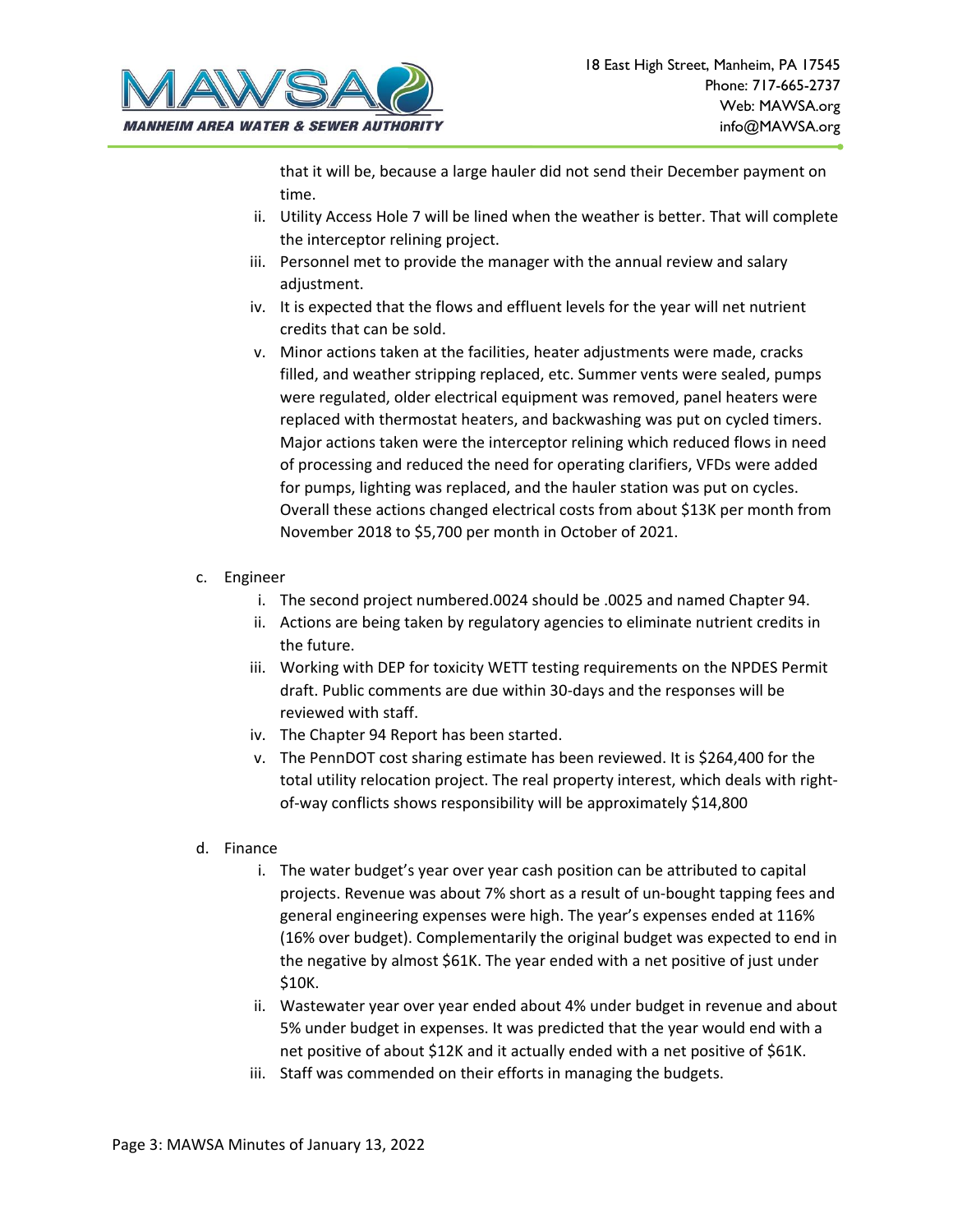

- iv. The Water Capital Budget shows a major expense for the billing software. It also shows parts for the Filter A rebuild at the WTP.
- v. The Wastewater Capital Budget also reflects the billing software as a major expense.
- vi. A temporary transfer of \$4,000 from O&M to Capital was recommended in order to cover the current expenses. This will wash out with the O&M to Capital annual transfer in February.
- $\triangleright$  Mr. Miller entertained a Motion to approve the financial reports.
	- o Moved by Mr. Reiley
	- o Second by Ms. Horst
	- o Motion passed unanimously
- $\triangleright$  Mr. Miller entertained a Motion to approve the vouchers for \$99,568.88, ratify payments made prior to the meeting for \$39,893.06, and authorize payment of invoices received after reports were run for \$3,097.03
	- $\circ$  The \$14,690.25 water capital expenditures in the vouchers in need of approval balance includes an invoice for RP Adams as  $O&M^4$  that should actually be in capital
	- $\circ$  Motion revised by Mr. Reiley to correct the designation of the \$14,690.25 appropriately.
	- o Motion by Mr. Haldeman to approve the revised Motion
	- o Second the revised Motion by Ms. Horst
	- o Motion passed unanimously
	- e. Utility Billing
		- i. Year-end reports reflect how revenues for monthly billing faired. Payments are still slowed.
		- ii. A flier for LIHWAP<sup>5</sup> will be included in the next billing cycle.
		- iii. The Collections Summary has no new significant account additions.
	- f. Personnel Committee
		- i. The Committee met and conducted the annual review of the manager and approved recommended, budgeted, raises.
	- g. Property Committee
		- i. The office building will undergo review and repair per citations noted by the Borough of Manheim.
	- h. Route 72 Corridor Committee
		- i. Escrow funds were requested of Rapho Township the documents are being reviewed by the Township Engineer.
	- i. Source Water Protection Committee

<sup>4</sup> O&M: Operation & Maintenance Budget

<sup>&</sup>lt;sup>5</sup> LIHWAP: Low-Income Household Water Assistance Program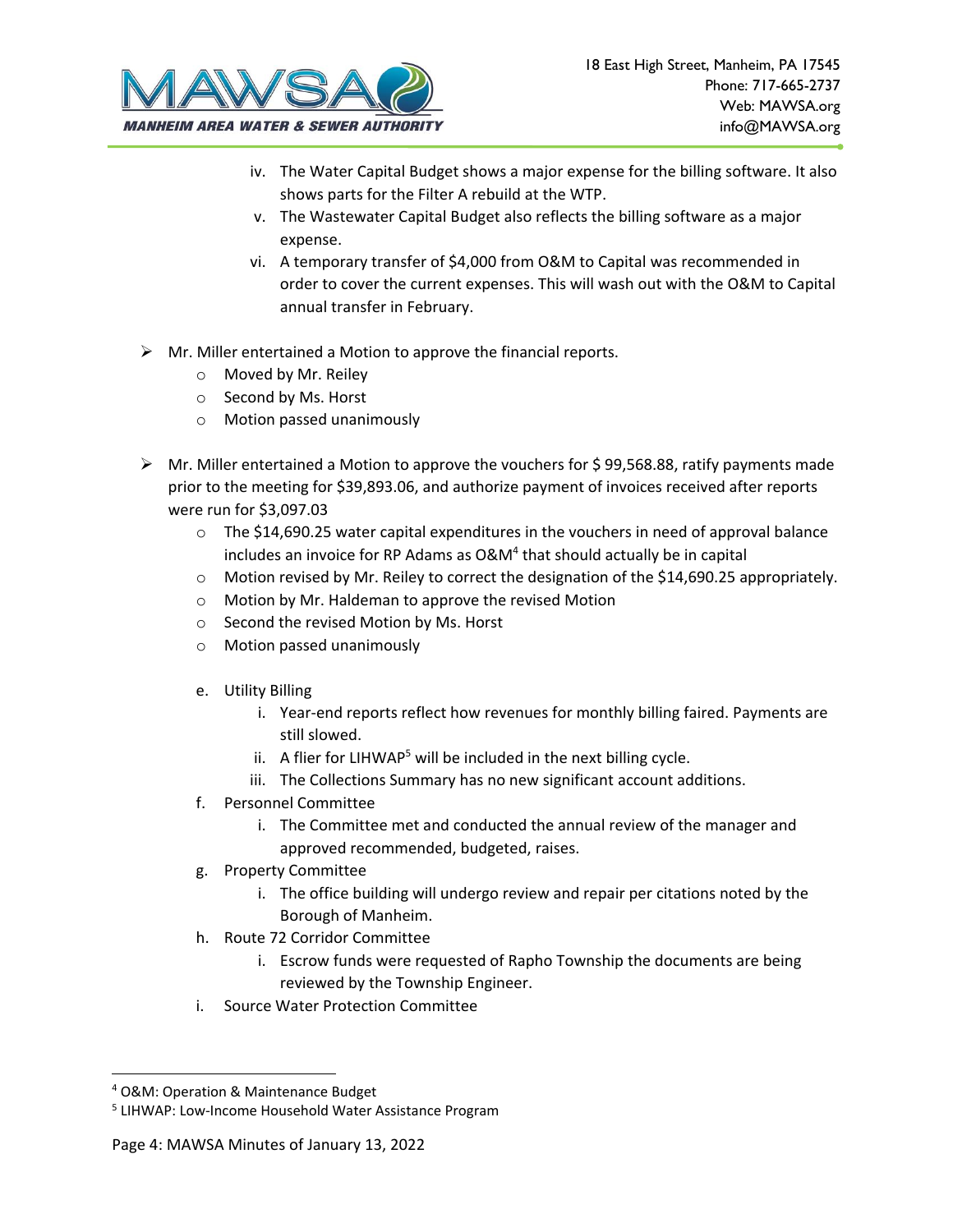

- i. The Source Water Protection Plan was reviewed for areas where the Authority can act.
- j. Strategic Planning Committee
	- i. There was no meeting.
- VII. New Business
	- a. Staff was out to mark PA One Calls in Penn Township and found properties that have not connected to public water under the state regulation.
	- $\triangleright$  Mr. Miller entertained a Motion to request enforcement of the mandatory connection of 44 W Sun Hill Rd., 240 W Sun Hill Rd., and 670 Lancaster Rd., Manheim.
		- $\circ$  Discussion was held on cleaning up agreements, easements, etc. from years past.
		- $\circ$  There are other properties in the area that exceed the water connection distance.
		- $\circ$  There is a project extending water which would put some properties exceeding the mandatory connection distance within the 150-foot mandatory connection distance.
		- o Moved by Mr. Haldeman
		- o Second by Ms. Horst
		- o Motion passed unanimously
- VIII. Old Business
	- a. No items were presented.
- IX. Unregistered Visitor Comment Period
	- a. No unregistered visitors were present.
- X. Announcements
	- a. State Ethics Commission submissions are due for members who served in 2021.
- XI. Adjournment
	- ➢ Mr. Miller entertained a Motion to adjourn at 8:11PM
		- o Moved by Mr. Reiley
		- o Second by Mr. Swayne
		- o Motion passed unanimously

Respectfully Submitted, Candace L. Hoover, Recording Secretary

Attestation of Secretary/ Assistant Secretary

\_\_\_\_\_\_\_\_\_\_\_\_\_\_\_\_\_\_\_\_\_\_\_\_\_\_\_\_\_\_\_\_\_\_\_\_\_\_\_\_\_\_\_\_\_\_\_\_\_\_\_\_\_\_\_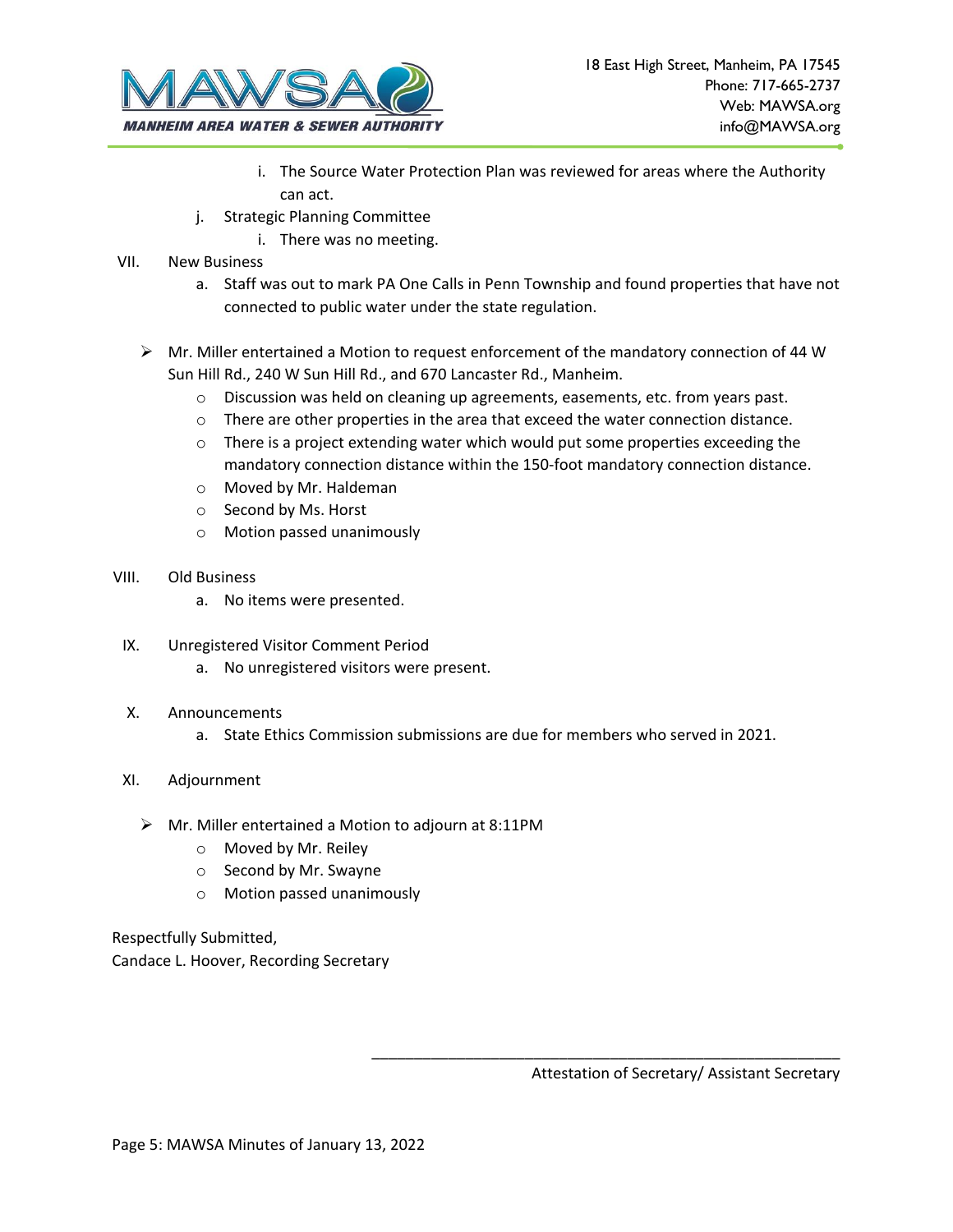

Minutes of February 10, 2022 *as approved March 10, 2022* Borough Hall; 15 E. High St., Manheim; 19:00, EST

- I. Call to Order & Pledge of Allegiance
	- a. Board
		- i. Robert Miller, Chair; John Haldeman, Secretary; Robert Swayne, Jr, Assistant Secretary/Treasurer
		- ii. Absent: Bernard Reiley, Vice Chair; Barbara Horst, Treasurer
	- b. Staff
		- i. Terry Shaffer, Manager; Deb Tobias, Financial Comptroller; David Schreffler, Operations Manager; Candace Hoover, Recording Secretary/Billing Administrator
	- c. Professional Services
		- i. Carl Kline Kline Water Solutions LLC
		- ii. Dan Standish SSM
	- d. Meeting Commencement
		- i. 19:02: Pledge of Allegiance
- II. Registered Visitors
	- a. It was confirmed that a quorum was met with 3 members since there are presently 5 members serving.
	- b. Michael Connelly was present to watch the meeting as a potential board member. Mr. Connelly has lived in Manheim his whole life and serves in the Manheim Sertoma Club.
	- c. Michael Ebersole of MAWSA was present regarding his employment status update.
- III. Agenda Revision
	- $\triangleright$  Mr. Miller entertained a Motion to add the approval of Resolution 1-2022 for the guaranteed water and sewer revenue bonds to this evening's agenda
		- a. Moved by Mr. Swayne
		- b. Second by Mr. Haldeman
		- c. Motion passed unanimously
- IV. Mr. Ebersole has completed his training and proved himself a valuable team player. It is highly recommended that he receives full-time permanent status.
	- a. Moved by Swayne
	- b. Second by Haldeman
	- c. Motion passed unanimously
- V. Approval of Minutes
	- $\triangleright$  Mr. Miller entertained a Motion to approve the Minutes of January 13, 2022, as presented
		- o Moved by Mr. Haldeman

Page 1: MAWSA Minutes of February 10, 2022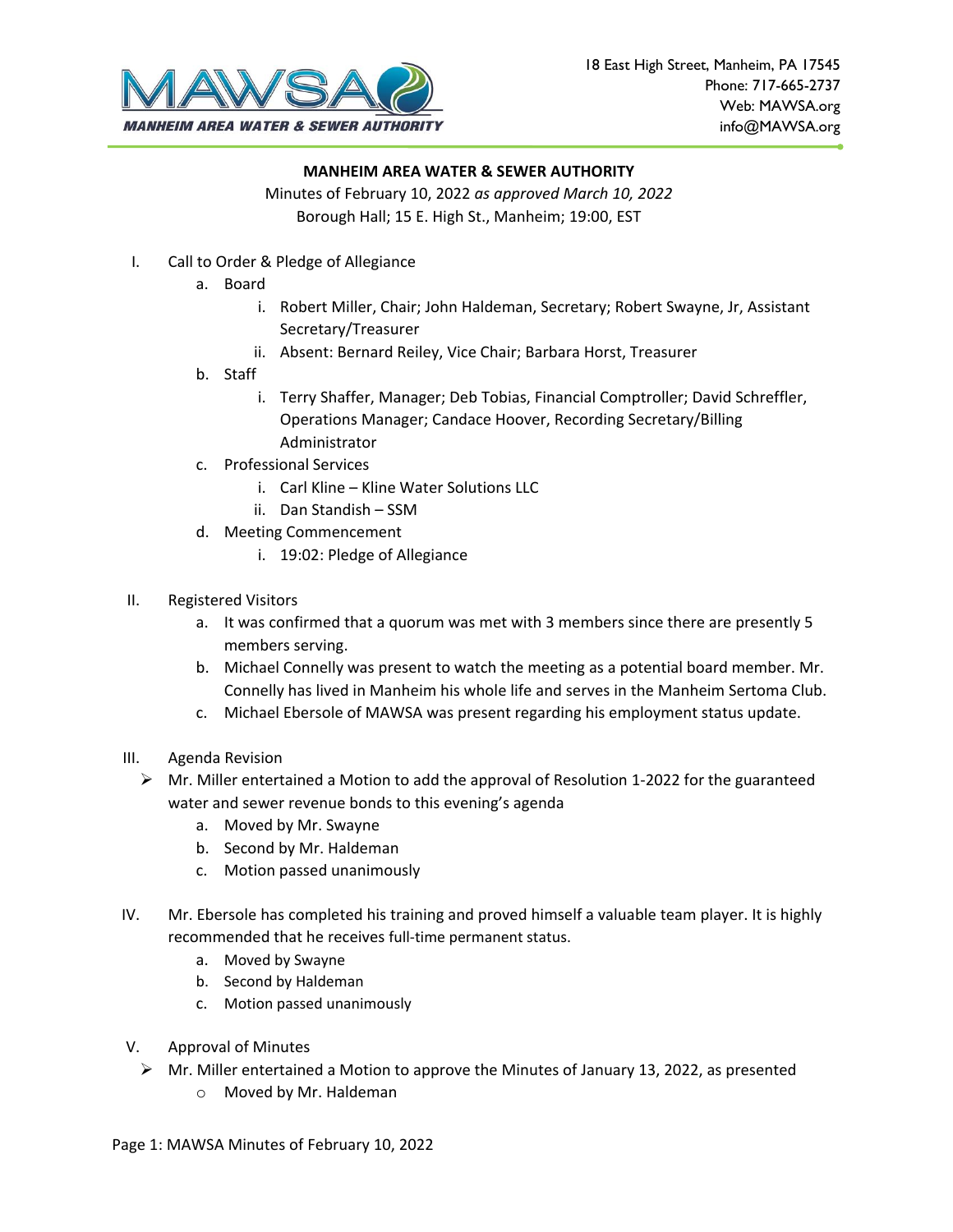

- o Second by Mr. Swayne
- o Motion passed unanimously
- VI. Reports
	- a. Operations
		- i. DEP's<sup>1</sup> WTP<sup>2</sup> inspection was positive. A few minor requests were received.
		- ii. Clarification correspondence was submitted to DEP in relation to the NPDES $3$ permit draft. The WETT (WET Testing)<sup>4</sup> requested on the draft permit will be a new experience for the team who are working closely with SSM to plan.
		- iii. PennDOT bridge project requires water lines to be moved. Staff are working with SSM to plan accordingly.
		- iv. C&D repaired a main break on E. High and another on N. Laurel. They also repaired a curb stop on Market Square. The team has done well streamlining replacements.
			- 1. A small discussion was held on how leaks are found.
	- b. Management
		- i. Leaks pushed up water loss numbers.
		- ii. The water meter replacement project is moving forward.
		- iii. A proposal for the upgrade of the WTP is being drafted.
		- iv. The biosolids report was completed and submitted to the EPA<sup>5</sup>.
		- v. Preparations for the digester cleanout are being completed.
		- vi. Weather permitting, the CFA $<sup>6</sup>$  Grant Project for the Interceptor will continue.</sup> The contractor is having difficulty accessing the sanitary access hole needed to complete the project due to the soft nature of the ground within project area.
		- vii. Interviews have been scheduled with three managerial candidates.
		- viii. Hauled Waste revenue is slightly off due to a delinquent payment received by a large hauler.
	- c. Engineer
		- i. The bridge replacement project is live on Penn Bid. The opening is scheduled for early March.
		- ii. A coagulant permit request change is underway.
		- iii. Mr. Standish will not be present at the March meeting and will have a colleague attend in his place.
		- iv. It was asked that the bridge bid be placed on the March agenda.

Page 2: MAWSA Minutes of February 10, 2022

<sup>1</sup> DEP: Pennsylvania Department of Environmental Protection

<sup>2</sup> WTP: Water Treatment Plant

<sup>3</sup> NPDES: National Pollutant Discharge Elimination System

<sup>4</sup> WETT: Whole Effluent Toxicity Testing

<sup>5</sup> EPA: Environmental Protection Agency

<sup>6</sup> CFA: Commonwealth Financing Authority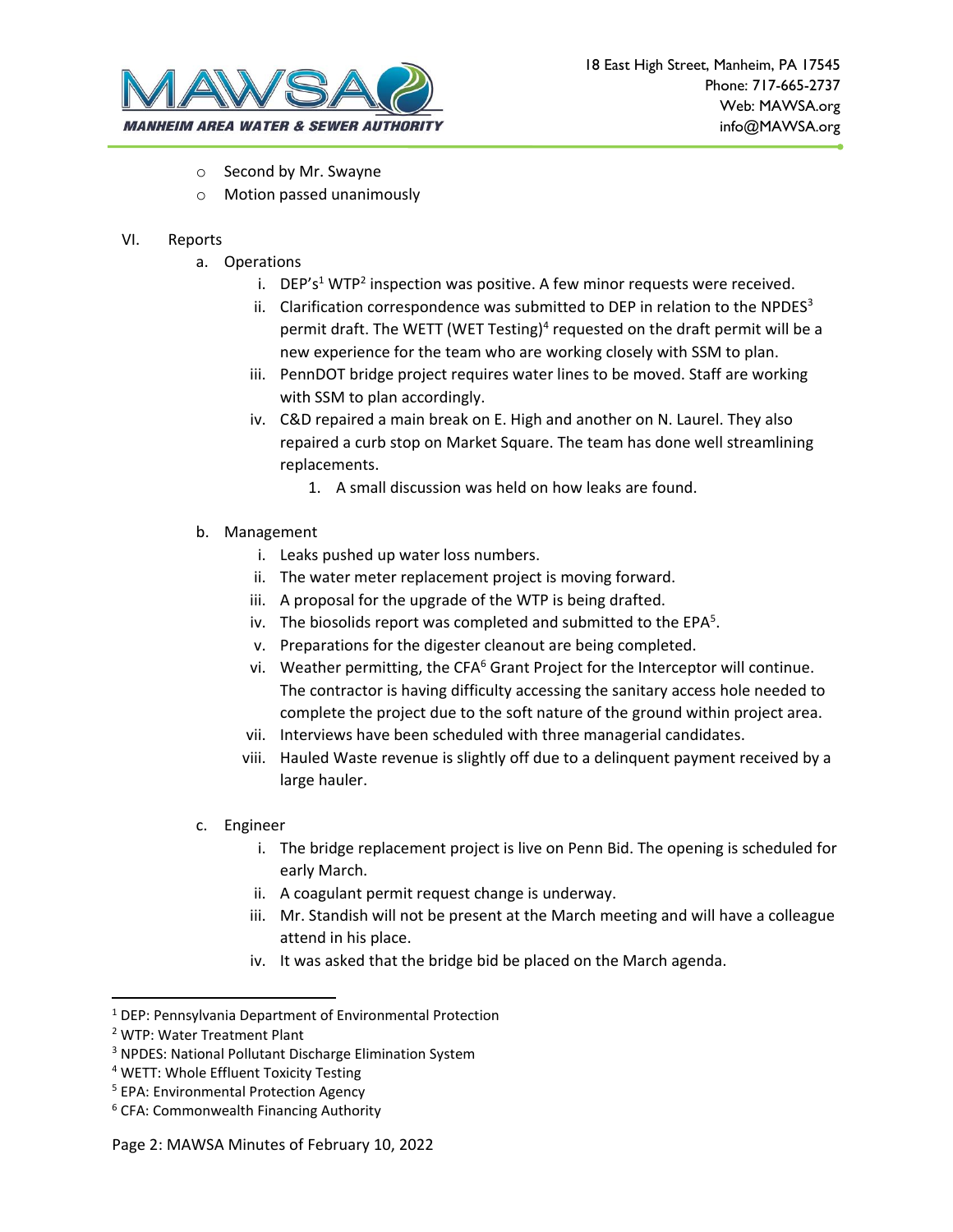

- d. Finance
	- i. Ms. Horst, the Treasurer, attended the Finance Committee meeting earlier this evening and can be reached by phone if necessary.
	- ii. The cash on hand report shows \$2.9M.
	- iii. Water O&M R&E<sup>7</sup> report should be near 8.3%. Revenues are down slightly due to the delay in the monthly billing.
	- iv. Wastewater O&M R&E has a similar dip in revenue current due to the delay in the monthly billing.
	- v. The invoices approved received after the reports were run has a credit for SSM with a resubmission to supply clearer bookkeeping for self-liquidating debt report that SSM provided for the Series of 2022 Bonds.
- $\triangleright$  Mr. Miller entertained a Motion to approve the financial reports.
	- $\circ$  It was confirmed that Ms. Horst attended the Finance Committee meeting, reviewed the financials, and supports their approval.
	- o Moved by Mr. Haldeman
	- o Second by Mr. Swayne
	- o Motion passed unanimously
- $\triangleright$  Mr. Miller entertained a Motion to approve the vouchers for \$127,683.79, ratify payments made prior to the meeting for \$40,631.84, and authorize payment of invoices received after reports were run for \$12,771.08
	- o Moved by Mr. Haldeman
	- o Second by Mr. Swayne
	- o Motion passed unanimously
		- vi. The capital rollover and operation reserves were reviewed by the consultant at Trout CPA. The team will be very mindful of expenses this year. The negative was predicted on the Wastewater, and a slate of capital projects has previously been approved. The item will be presented for approval in March.
	- e. Utility Billing
		- i. Amounts billed were lower as shown in the water loss report as well as the revenue reports due to the delay in the release of monthly bills as well as a decrease in customer consumption.
		- ii. Customer education is necessary to help customers become accustomed to the new customer web portal.
	- f. Personnel Committee

<sup>7</sup> O&M R&E: Operation & Maintenance Revenue and Expense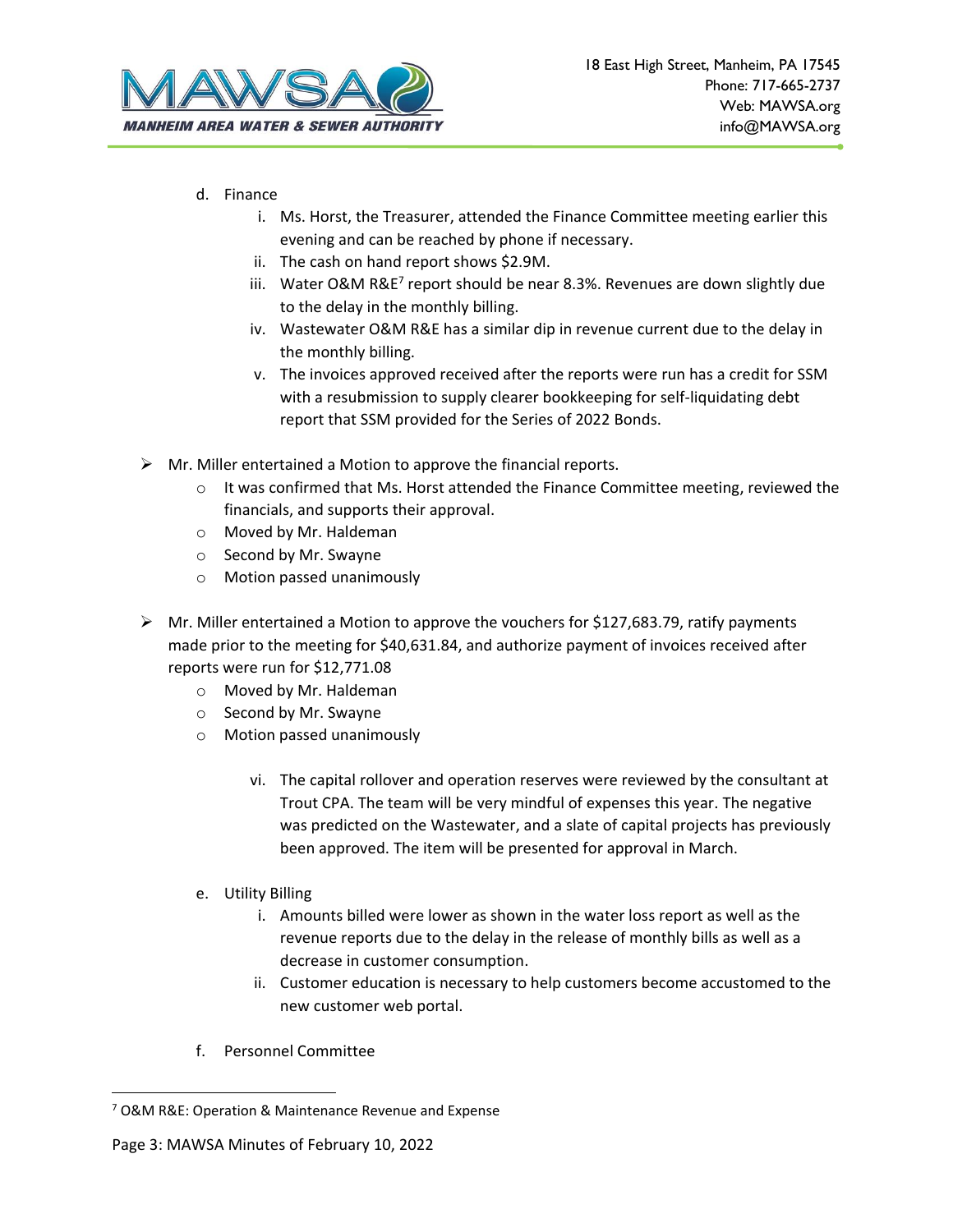

- i. Manager candidates will be interviewed.
- g. Property Committee
	- i. Repairs are slated for the administrative office building.
- h. Route 72 Corridor Committee
	- i. Rapho Township is in receipt of a proposal to update their Act 537 Plan.
	- ii. Background was provided in relation to the area in the Township, north of the Borough, which needs a sanitary sewer solution.
- i. Source Water Protection Committee
	- i. The Minutes of the Committee have been reviewed from 2016 through present. The Source Water Protection Plan (and Steering Committee Minutes) were reviewed. This information was overlayed with the implementation plan yielding a 27-item action plan. Some of the action items only require time to complete, other tasks will require consulting and more extensive work.
		- 1. Best practices for wellhead protection are being reviewed and funding opportunities will be researched. It was noted that an alternate well source is of primary importance. A failure of an existing well would be extremely expensive. An interconnect would be a possibility for another water source.
	- ii. Chiques Creek Watershed Alliance is preparing for the annual Watershed Expo.
	- iii. The long-term capital plan, which would be funded with some of the pending bond money, includes looking for an additional water source. As service demand increases the need for an added water source becomes necessary. Additionally,  $SABC<sup>8</sup>$  will need to see a need for an additional well to approve permitting.
		- 1. It was confirmed that aquifer levels are regularly monitored. Historically, the wells produced a lot of water within drought years. Discussion was held on aquifer zones and what is considered a potential threat.
- j. Strategic Planning Committee
	- i. No report.

## VII. New Business

- a. O&M Budget Revision
	- i. The budget line items affected by the bond were presented. They are highlighted yellow on the document (see attached).

<sup>8</sup> SRBC: Susquehanna River Basin Commission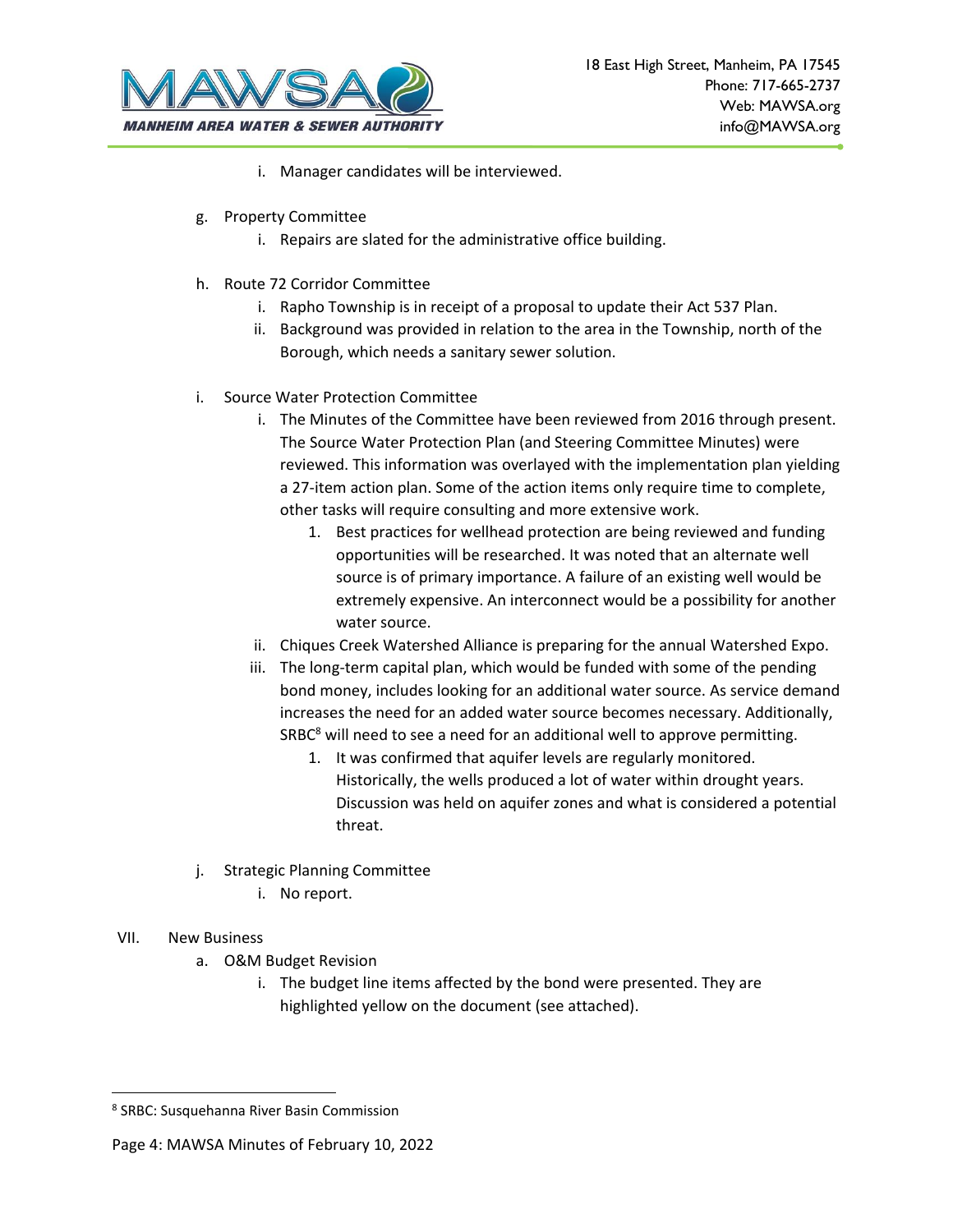

- 1. The bonds were purchased on January 27 and closing takes place on March 3. There were savings on both water and sewer from the estimations to the actual numbers.
- 2. Discussion was held on the need to revise the budget to reflect the actual bond numbers.
- 3. The Board concurred that an official budget revision was not necessary.
- 4. Bonds require more extensive reporting, so it was recommended that a separate account be opened for the bond revenue via Resolution 1- 2022
- $\triangleright$  Mr. Miller entertained a Motion to approve Resolution 1-2022 for Guaranteed Water and Sewer Revenue Bonds, Series of 2022
	- o Moved by Mr. Haldeman
	- o Second by Mr. Swayne
	- o Unanimously
	- b. Meter Grievance Policy
		- i. The Auditor requested a policy to illustrate fairness with meter estimations for the upcoming meter replacement project. The Solicitor has prepared the attached policy and it is recommended by management that it be approved.
- $\triangleright$  Mr. Miller entertained a Motion to approve the Meter Grievance Policy as presented
	- o Moved by Mr. Swayne
	- o Second by Haldeman
	- $\circ$  Over 50% of the system's meters have dead batteries and are not reading causing the need to estimate customers' use based on their previous history. The failures were happening faster than the team could keep up with replacements, highlighting the importance of the bond approval and this year's meter replacement project
	- o Motion passed unanimously
- VIII. Old Business
	- a. Board Member Appointments were discussed.
- IX. Unregistered Visitor Comment Period
	- a. No unregistered visitors were present
- X. Announcements
	- a. A reminder was issued to complete 2021 State Ethics Commission forms.
- XI. Adjournment
	- ➢ Mr. Miller entertained a Motion to adjourn at 8:22PM

#### Page 5: MAWSA Minutes of February 10, 2022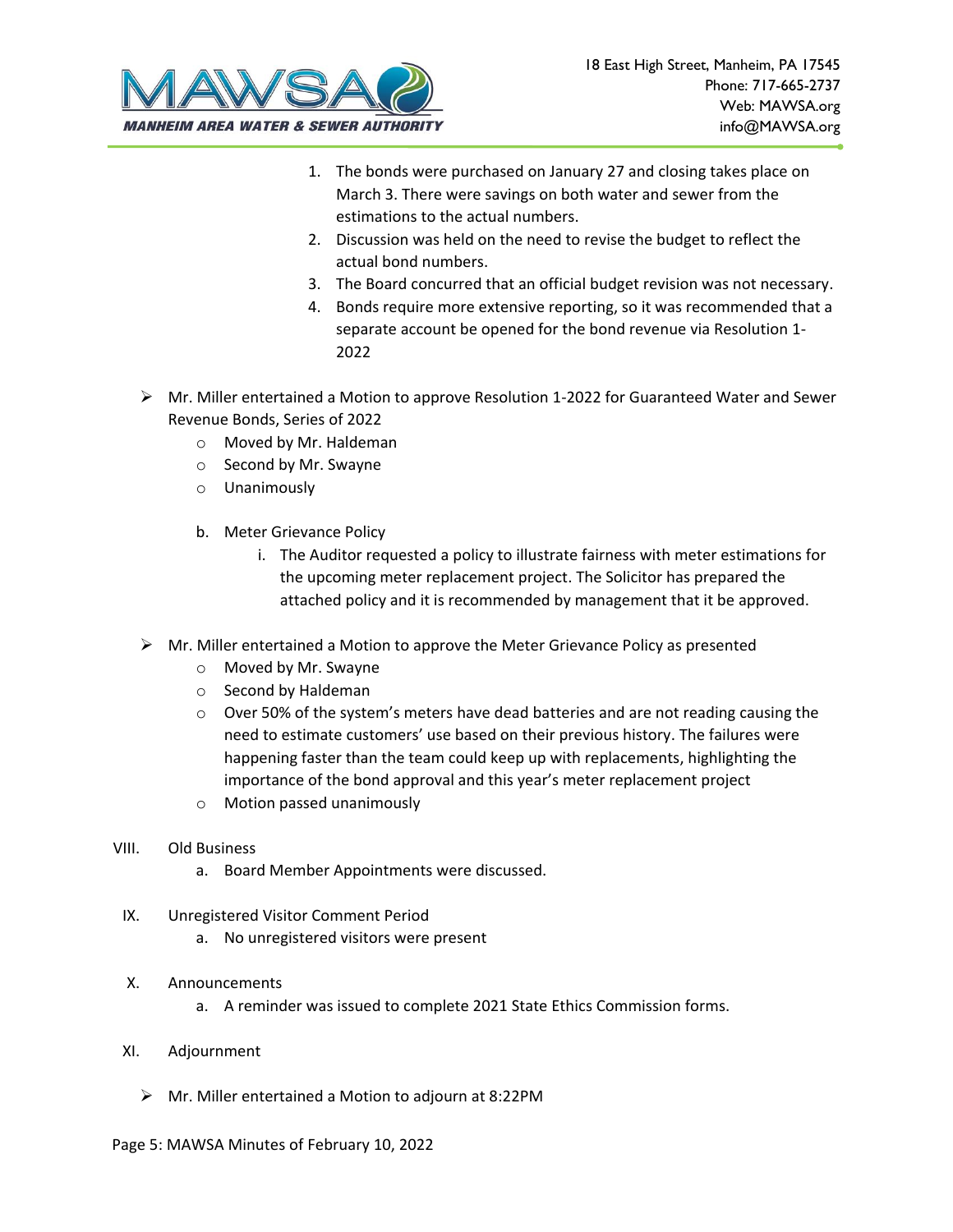

- o Moved by Mr. Haldeman
- o Second by Mr. Swayne
- o Motion passed unanimously

Respectfully Submitted, Candace L. Hoover, Recording Secretary

Attestation of Secretary/ Assistant Secretary

\_\_\_\_\_\_\_\_\_\_\_\_\_\_\_\_\_\_\_\_\_\_\_\_\_\_\_\_\_\_\_\_\_\_\_\_\_\_\_\_\_\_\_\_\_\_\_\_\_\_\_\_\_\_\_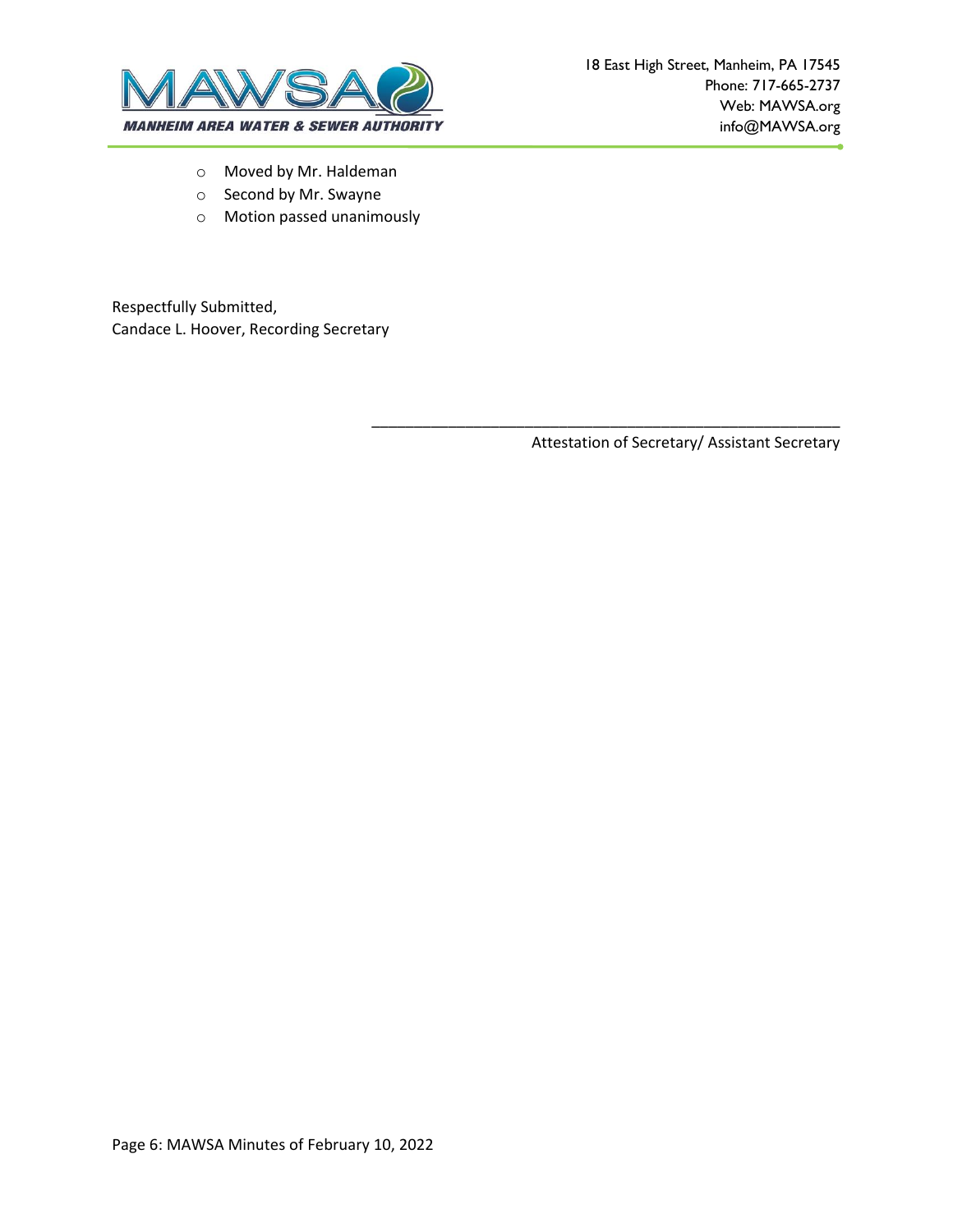

Minutes of March 10, 2022 *as approved April 14, 2022* Borough Hall; 15 East High Street, Manheim; 19:00, EST

- I. Call to Order & Pledge of Allegiance
	- a. Board
		- i. Robert Miller, Chair; Bernard Reiley, Vice Chair; John Haldeman, Secretary; Robert Swayne, Jr, Assistant Secretary/Treasurer; and Michael Connelly, Member
	- b. Absent: Staff
		- i. Terry Shaffer, Manager; Deb Tobias, Financial Comptroller; Candace Hoover, Recording Secretary/Billing Administrator
	- c. Professional Services
		- i. Carl Kline Kline Water Solutions LLC
		- ii. Jamie Lorah SSM
	- d. Meeting Commencement
		- i. 19:03: Pledge of Allegiance
- II. Registered Visitors
	- a. No visitors were present.
- III. Agenda Revision
	- $\triangleright$  Mr. Miller entertained a Motion to add the cash reserves and transfer to this evening's agenda
		- a. Moved by Ms. Horst
		- b. Second by Mr. Reiley
		- c. Motion passed unanimously
- IV. Approval of Minutes
	- $\triangleright$  Mr. Miller entertained a Motion to approve the Minutes of February 10, 2022, as presented
		- o Moved by Mr. Haldeman
		- o Second by Mr. Swayne
		- o Motion passed unanimously
- V. Reports
	- a. Operations
		- i. The Control 21 equipment had an electronic failure which may result in a notice of violation from DEP. The machine was serviced, and no issues were found. A secondary system was added so that there is a backup in place.
		- ii. Work has begun on the first booster station.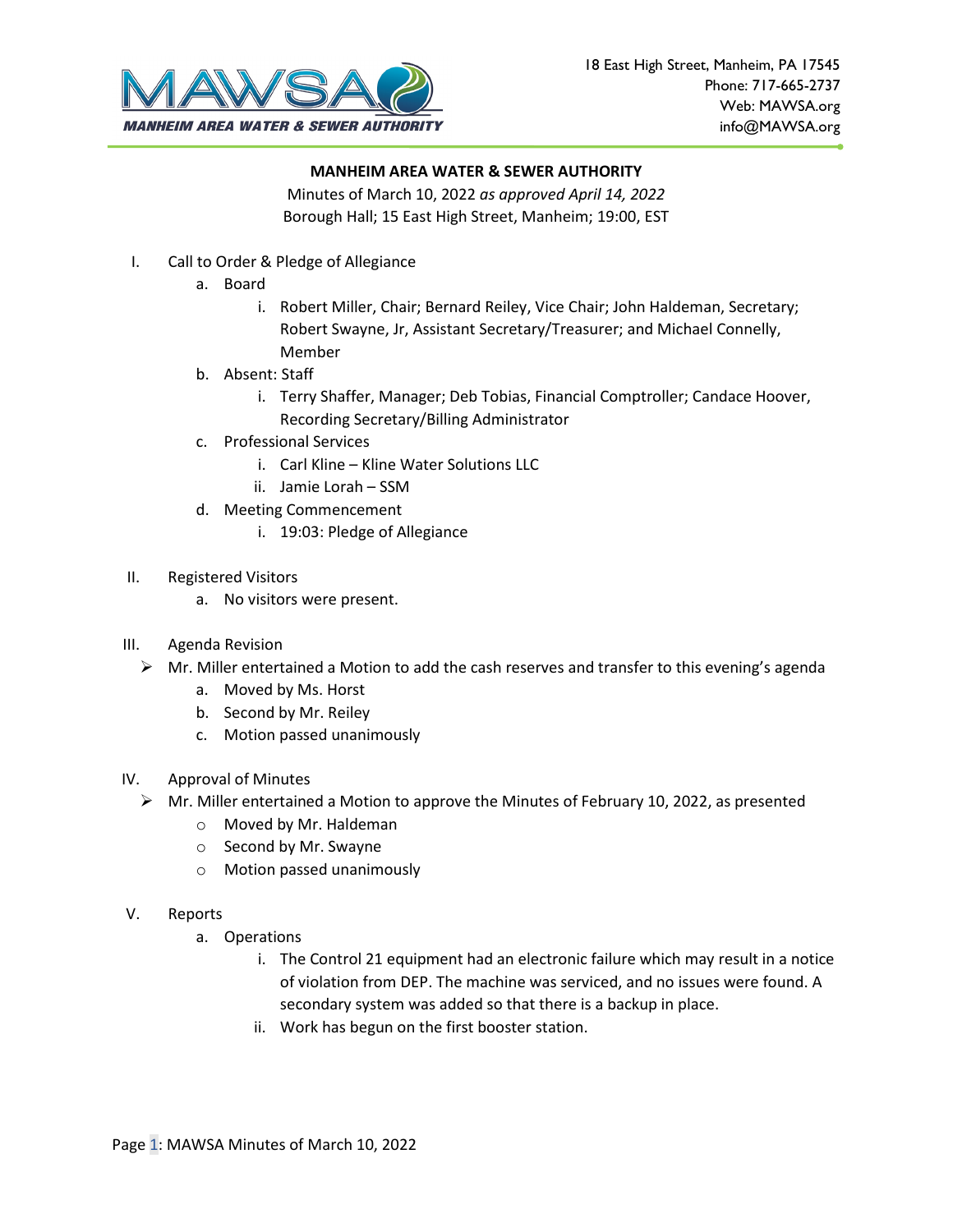

- iii. There was an overflow of less than 100 gallons at the wastewater plant due to a stuck valve. The spill was cleaned and reported to  $DEF<sup>1</sup>$  $DEF<sup>1</sup>$  $DEF<sup>1</sup>$ .
- iv. The WAS<sup>[2](#page-12-1)</sup> pit must be drained for repairs.
- v. Total Nitrogen shows excellent nutrient reduction levels in the effluent.
- vi.  $C&D^3$  $C&D^3$  has completed almost a dozen curb stop replacements. The vac truck has been very helpful in making quick, easy cleanup, repairs.
- vii. A valve was put in place at Cherry and Railroad due to a failed valve. A valve exercise program is being pursued.
- viii. Jetting and camera work is progressing.
- b. Management
	- i. Slated projects are moving forward.
	- ii. The materials for the meter replacement project are expected to have supply chain delays.
	- iii. Revenues reflect the recent rate increase.
	- iv. The CFA<sup>[4](#page-12-3)</sup> Grant project is still waiting for the ground to solidify to gain access to the last utility access hole. Prior to the relining projects flows at the WWTP[5](#page-12-4) were about double.
- b. Engineer
	- i. A water storage tank inspection was completed.
	- ii. A grant program opened recently. Applications were drafted for the water meter system replacement (\$1M) and to finish the sewer line interceptor (\$824,050). Discussion was held on how the grant opportunity justifies the decision to borrow as needed to minimize the impact of costs to rate payers. The Finance Committee supports applying for the grant funds. Additional grant opportunities may arise. Potential projects were discussed.
	- iii. There are supply chain issues for the steel needed for the second booster station project.
	- iv. The bridge relocation bids have been received.
- c. Finance
	- i. Mr. Swayne will serve on the Finance Committee.
	- ii. Cash available shows about \$2.86M. There is a decrease from January due to the spring debt payment (in the payables).

<span id="page-12-0"></span><sup>&</sup>lt;sup>1</sup> DEP: Pennsylvania Department of Environmental Protection

<span id="page-12-1"></span><sup>2</sup> WAS pit: waste activated sludge pump pit

<span id="page-12-2"></span><sup>3</sup> C&D: Collection & Distribution

<span id="page-12-3"></span><sup>4</sup> CFA: Commonwealth Financing Authority

<span id="page-12-4"></span><sup>5</sup> WWTP: wastewater treatment plant

Page 2: MAWSA Minutes of March 10, 2022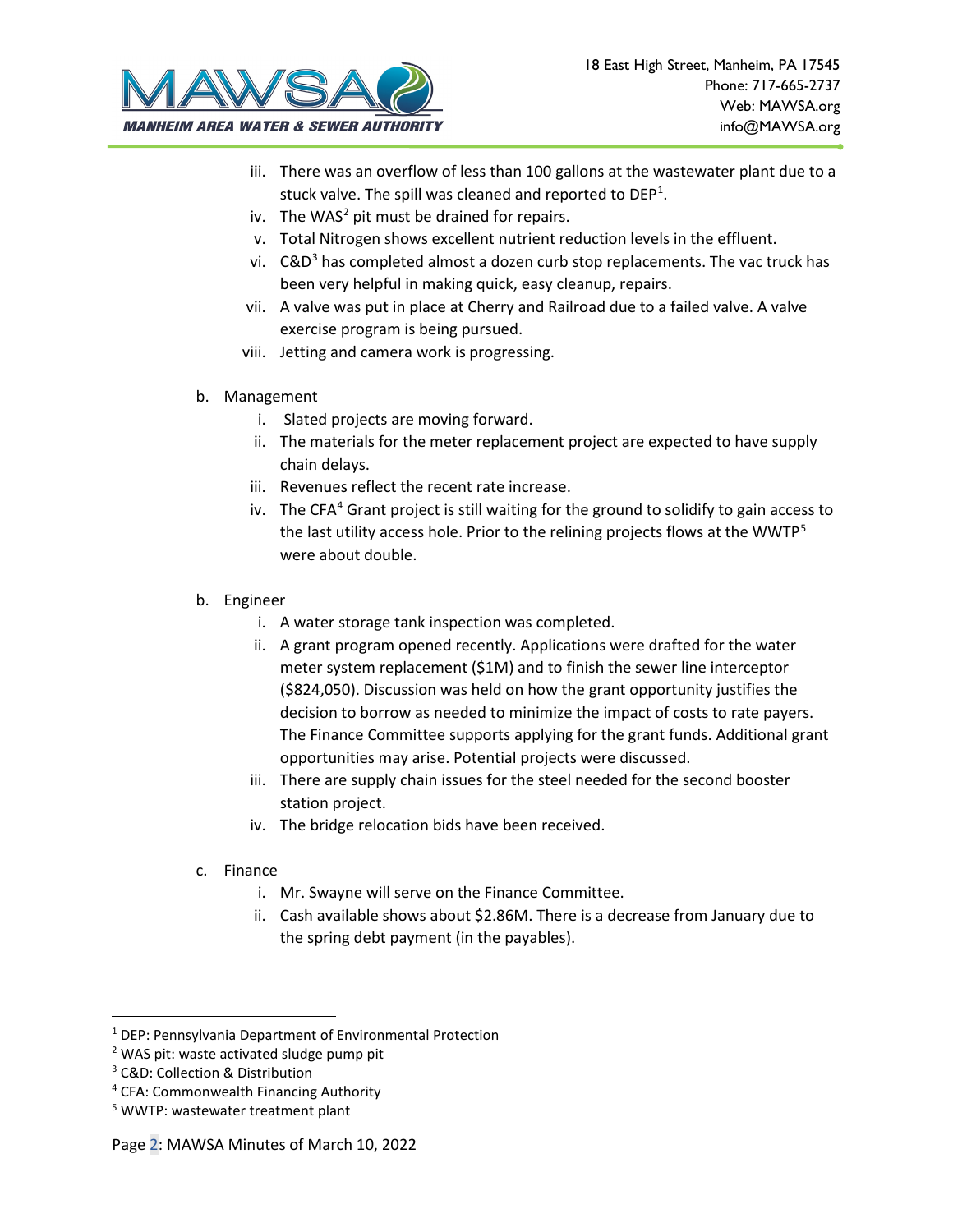

- iii. The water O&M R&E<sup>[6](#page-13-0)</sup> saw a boost in revenue with the receipt of a tapping fee. There was a net positive income.
- iv. Both the water and wastewater O&M R&E shows a credit of retirement funds due to an employee that left prior to being vested. The net negative income on wastewater R&E is due to the spring debt service payments.
- v. The water R&E budget versus actual should be at 16.7%. The water revenue current is behind by just over 3% due to the delayed invoicing at the beginning of the year. This should catch up next month.
	- 1. In the expenses, items over 16.7% are typically one-time expenses that are expended early in the year.
- vi. The wastewater R&E budget versus actual is close to the target of 16.7%.
- vii. 2022 Water Capital Projects show pending payables slated for review this evening.
	- 1. The water bond series has been included. The chart will shape up differently once staff has met with the bond advisor to explain how the funds can, and cannot, be used and invested. Breakdowns of expenditures will be provided as projects have funds expensed.
- viii. 2022 Wastewater Capital Projects do not have any pending vouchers this month and the bond series has been included as well.
- ix. The various payable reports were explained. Standout invoices for water are Blue Water, Fluid Pinpointing, RP Adams, and SSM, which are all related to special projects. Utility Service's invoice for the  $2M<sup>7</sup>$  $2M<sup>7</sup>$  $2M<sup>7</sup>$  tank is not being presented for payment adjusting the water vouchers from \$121,149.55 to \$95,035.57.
- $\triangleright$  Mr. Miller entertained a Motion to approve the financial reports.
	- o Moved by Ms. Horst
	- o Second by Mr. Reiley
	- o Motion passed unanimously
- $\triangleright$  Mr. Miller entertained a Motion to approve the vouchers as presented and adjusted for \$135,894.07, ratify payments made prior to the meeting for \$155,497.60, and authorize payment of invoices received after reports were run for \$11,316.98.
	- o Moved by Ms. Horst
	- o Second by Mr. Reiley
	- o Motion passed unanimously
		- x. Ms. Horst will be attending NWLCA $8$  meetings.
	- d. Utility Billing

<span id="page-13-0"></span><sup>6</sup> O&M R&E: Operation & Maintenance revenue and expense

<span id="page-13-1"></span> $<sup>7</sup>$  2M: 2 million gallon storage tank</sup>

<span id="page-13-2"></span><sup>8</sup> NWLCA: Northwestern Lancaster County Authority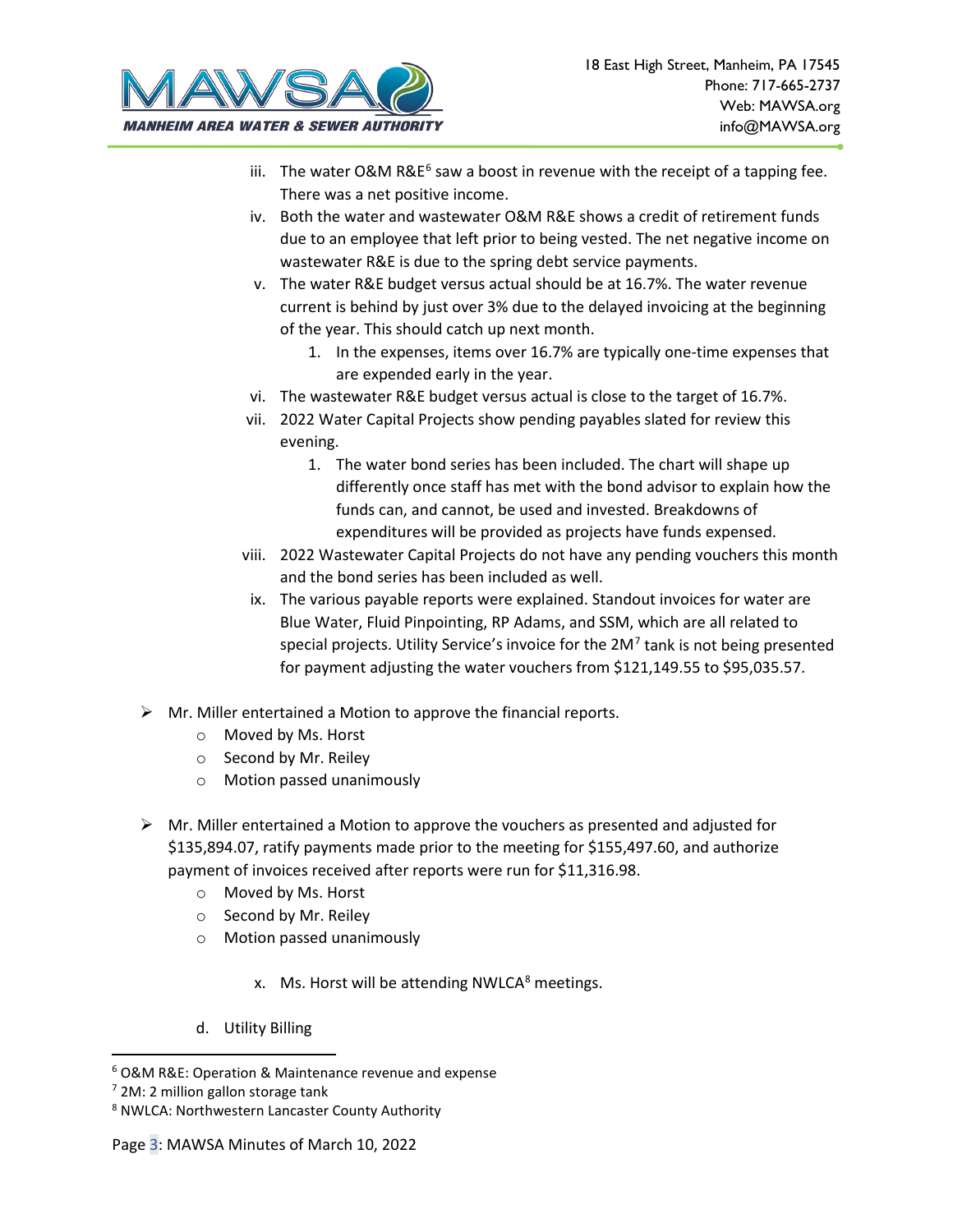

- i. Amounts billed are up which is attributed to the rate increase.
- ii. The report graph will be revised to include February.
- e. Personnel Committee
	- i. Mr. Reiley will serve on the Personnel Committee.
	- ii. Interviews for the manager's position are completed. An offer has been made and accepted by the Committee's first choice candidate.
- $\triangleright$  Mr. Miller entertained a Motion to recess into Executive Session at 08:09PM to discuss the managerial offer.
	- o Moved by Mr. Reiley
	- o Second by Mrs. Horst
	- o Motion passed unanimously
- $\triangleright$  Mr. Miller entertained a Motion to return from the Executive Session at 8:13PM
	- o Moved by Mr. Swayne
	- o Second by Mr. Connelly
	- o Motion passed unanimously
	- f. Property Committee
		- i. Mr. Miller and Mr. Swayne will serve on the Property Committee.
		- ii. The property owner of the office building received approval of engineering drawings sent to the Borough of Manheim.
	- g. Route 72 Corridor Committee
		- i. No report.
	- h. Source Water Protection Committee
		- i. The consultant's report was missed in the packet printout and will be circulated.
		- ii. The Chiques Creek Watershed Alliance will be reinstating the annual Watershed Expo which was last held in 2019 due to the pandemic. The expo will take place in June and Mr. Shaffer has pledged a space on the MAWSA newsletter to promote it. The date is tentatively June 7 but will be confirmed.
	- i. Strategic Planning
		- i. Ms. Horst will serve on the Strategic Planning Committee.
		- ii. The Committee met to review the bridge bid documents and recommends approval in accordance with the engineer's recommendation.
- VI. New Business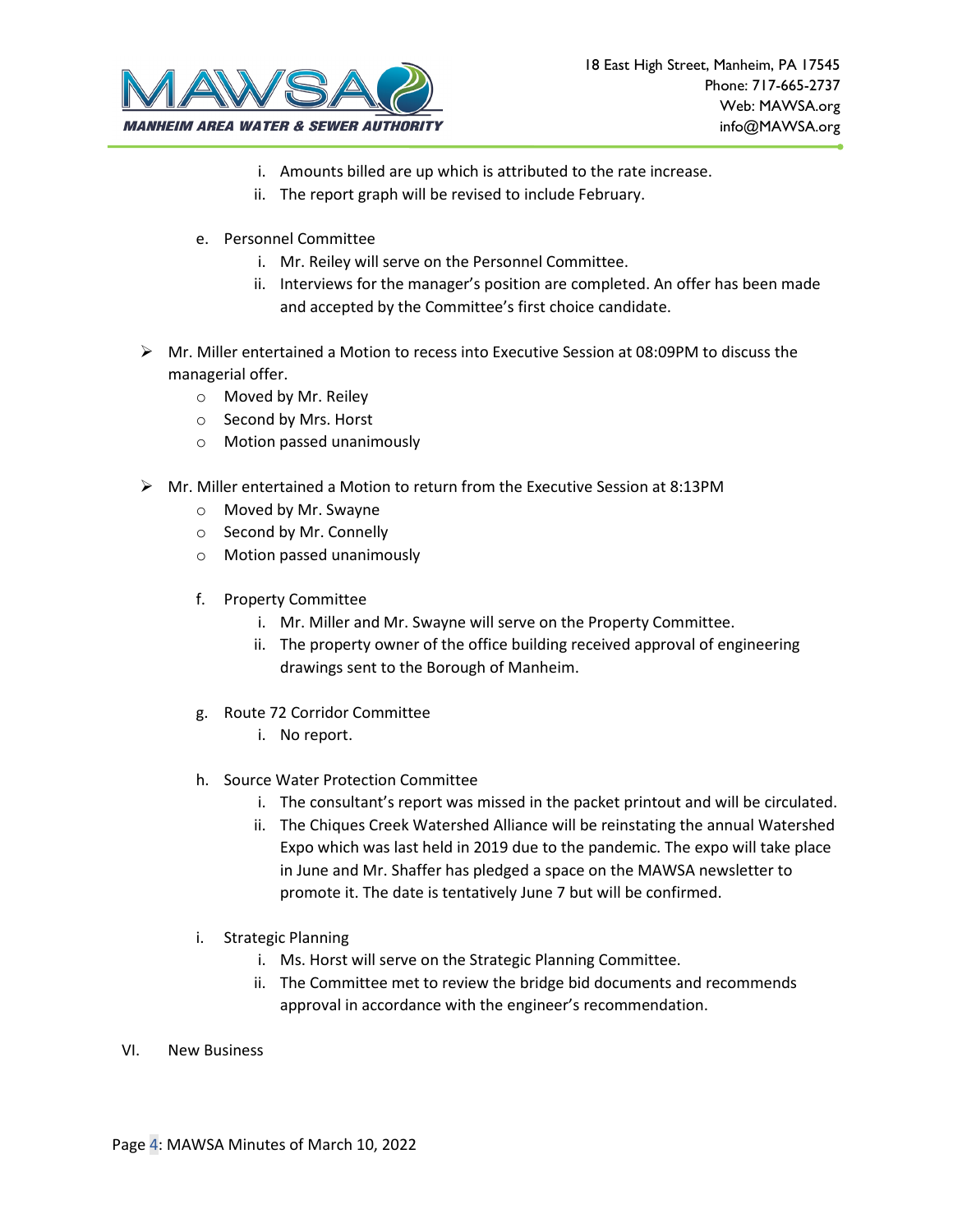

- a. PAHAF<sup>[9](#page-15-0)</sup> Participation: The program receives applications from customers to assist with utility bills similarly to LIHWAP $10$ ; however, it has an extended range for customers to qualify.
- $\triangleright$  Mr. Miller entertained a Motion to authorize MAWSA's participation in the PAHAF program.
	- o Moved by Ms. Horst
	- o Second by Mr. Haldeman
	- o Motion passed unanimously
	- b. PennDOT Route 772 Bridge Water Main Relocation Bid Review
- $\triangleright$  Mr. Miller entertained a Motion to approve the bid package from Wexcon, Inc. for \$191,720.00
	- o Moved by Mr. Swayne
	- o Second by Mr. Reiley
	- o Motion passed unanimously
	- c. Water Grant Application Resolution 2-2022
- $\triangleright$  Mr. Miller entertained a Motion approve Resolution 2-2022 for the water grant application
	- o Moved by Mr. Swayne
	- o Second by Mr. Connelly
	- o Motion passed unanimously
	- d. Wastewater Grant Application Resolution 3-2022
- $\triangleright$  Mr. Miller entertained a Motion approve Resolution 3-2022 for the wastewater grant application
	- o Moved by Ms. Horst
	- o Second by Mr. Swayne
	- o Motion passed unanimously
	- e. Cash Reserves and Transfer: It was noted that the Motion to include this revision was unnecessary as the item was included in the original agenda as "Capital Fund Rollover"; however, it was poorly displayed and better suited to "New Business" as it was intended as such at the February meeting.

The calculation presented does not include a reimbursement of expenditures for soft costs in relation to the Route 772 Bridge Capital Project. The amount of funds due from Water Capital to Water O&M is \$50,135.44 for the Route 772 bridge project for expenses paid out in 2021.

<span id="page-15-0"></span><sup>9</sup> PAHAF: Pennsylvania Homeowners Assistance Fund

<span id="page-15-1"></span><sup>&</sup>lt;sup>10</sup> LIHWAP: Low-Income Household Water Assistance Program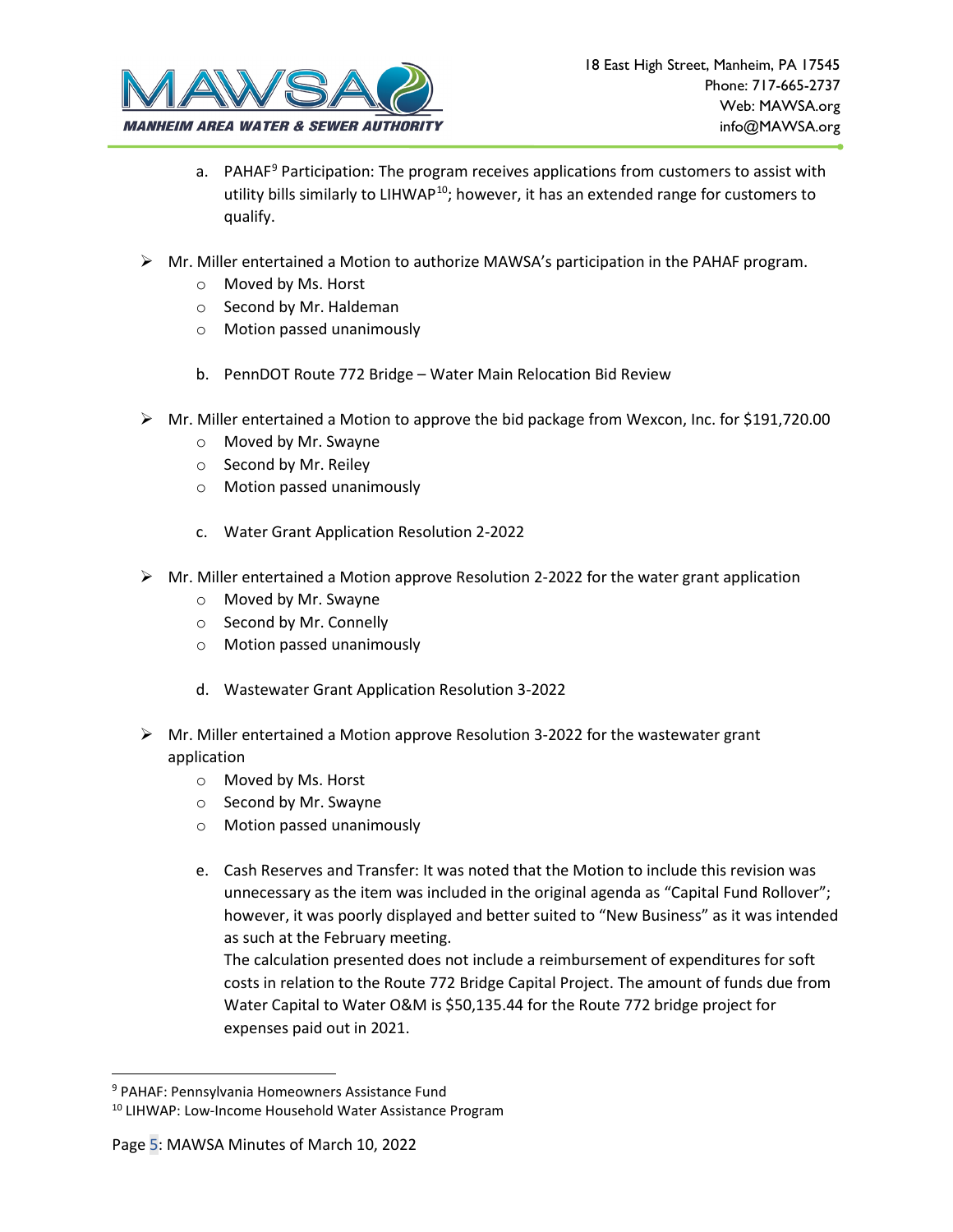

- $\triangleright$  Mr. Miller entertained a Motion to approve the rollover of the 2022 cash reserve calculation and to make the appropriate transfers as presented and reflected on the attached document
	- o Moved by Mr. Swayne
	- o Second by Ms. Horst
	- o Motion passed unanimously

## VII. Announcements

- a. PMAA Workshops are available. MAWSA covers board member fees.
- b. World Water Day is March 22.
- VIII. Old Business
	- a. No old business.
- IX. Unregistered Visitor Comment Period
	- a. No visitors were present.
- X. Adjournment
	- Mr. Miller entertained a Motion to adjourn at 8:44PM.
		- o Moved by Ms. Horst
		- o Second by Mr. Haldeman

Respectfully Submitted, Candace Hoover, Recording Secretary

Attestation of Secretary/Assistant Secretary

\_\_\_\_\_\_\_\_\_\_\_\_\_\_\_\_\_\_\_\_\_\_\_\_\_\_\_\_\_\_\_\_\_\_\_\_\_\_\_\_\_\_\_\_\_\_\_\_\_\_\_\_\_\_\_\_\_\_\_\_\_\_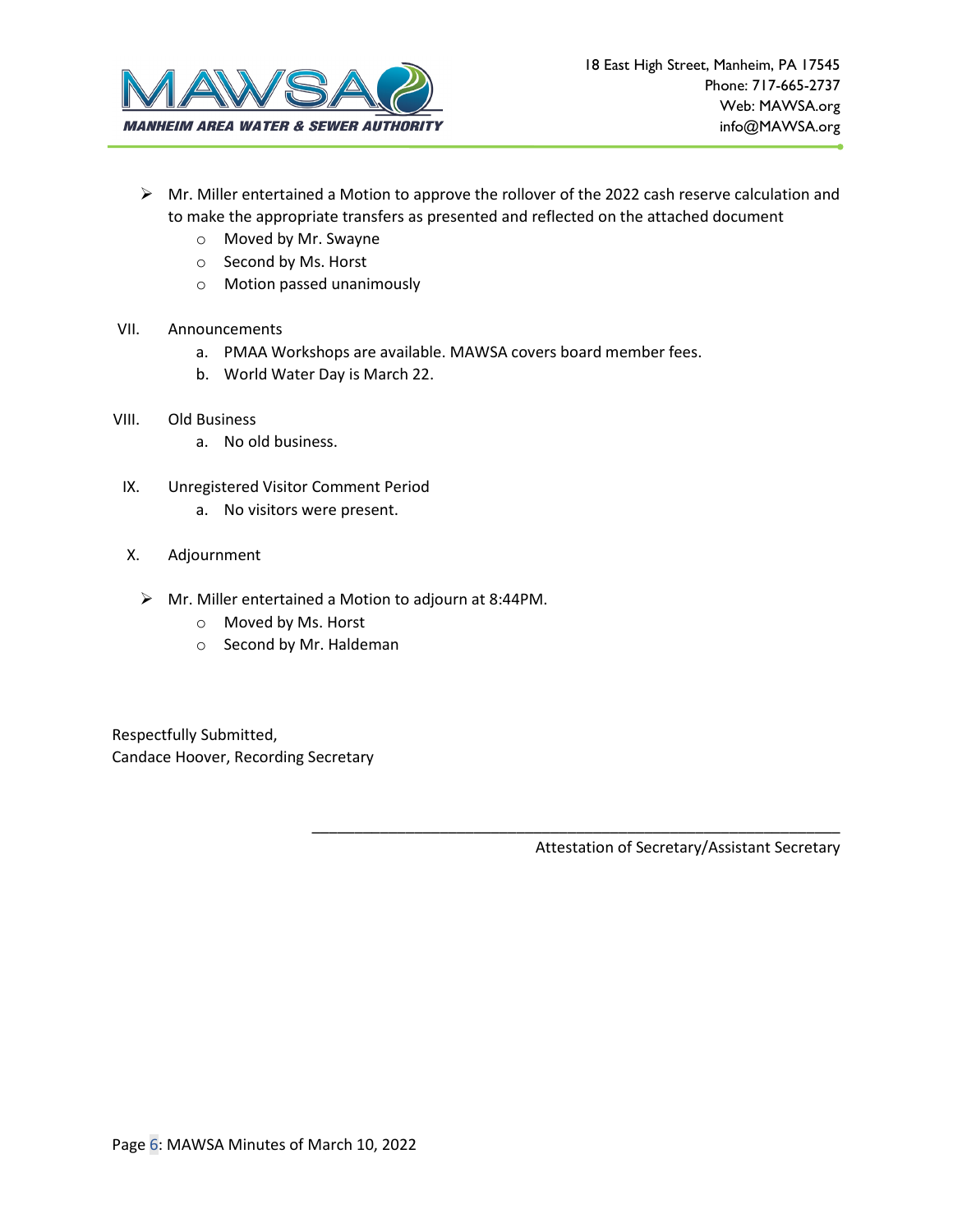

Minutes of April 14, 2022 *as approved May 12, 2022* Borough Hall; 15 East High Street, Manheim; 19:00, EST

- I. Call to Order & Pledge of Allegiance
	- a. Board
		- i. Robert Miller, Chair; Bernard Reiley, Vice Chair; John Haldeman, Secretary; Barbara Horst, Treasurer; Robert Swayne, Jr, Assistant Secretary/Treasurer; and Michael Connelly, Member, and Bryan Pastor, Member
	- b. Staff
		- i. Terry Shaffer, Manager; Dave Schreffler, Operations Manager; Deb Tobias, Financial Comptroller; Candace Hoover, Recording Secretary/Billing Administrator
	- c. Professional Services
		- i. Carl Kline Kline Water Solutions LLC
		- ii. Daniel Standish SSM
	- d. Meeting Commencement
		- i. 19:03: Pledge of Allegiance
- II. Registered Visitors
	- a. There were no registered visitors.
	- b. Mr. Charles Heisey, the oncoming Authority Manager was present to observe and be introduced. He was welcomed.
	- c. Bryan Pastor was welcomed as a new board member. Mr. Pastor shared a bit about himself and family.
	- d. Mr. Pastor will join Mr. Reiley on the Personnel and Strategic Planning Committees.
	- e. Mr. Connelly will take Mr. Swayne's place on the Property Committee and serve on the Source Water Protection Committee.
	- f. Mr. Heisey's first day is April 25. He will attend the Penn Township meeting with Ms. Horst and Mr. Shaffer that evening.
- III. Approval of Minutes
	- $\triangleright$  Mr. Miller entertained a Motion to approve the Minutes of March 10, 2022, as presented
		- o Moved by Ms. Horst.
		- o Second by Mr. Reiley.
		- o Motion passed unanimously.
- IV. Reports
	- a. Operations
		- i. See attached.
		- ii. Vendors have stopped providing dates for pending part shipments.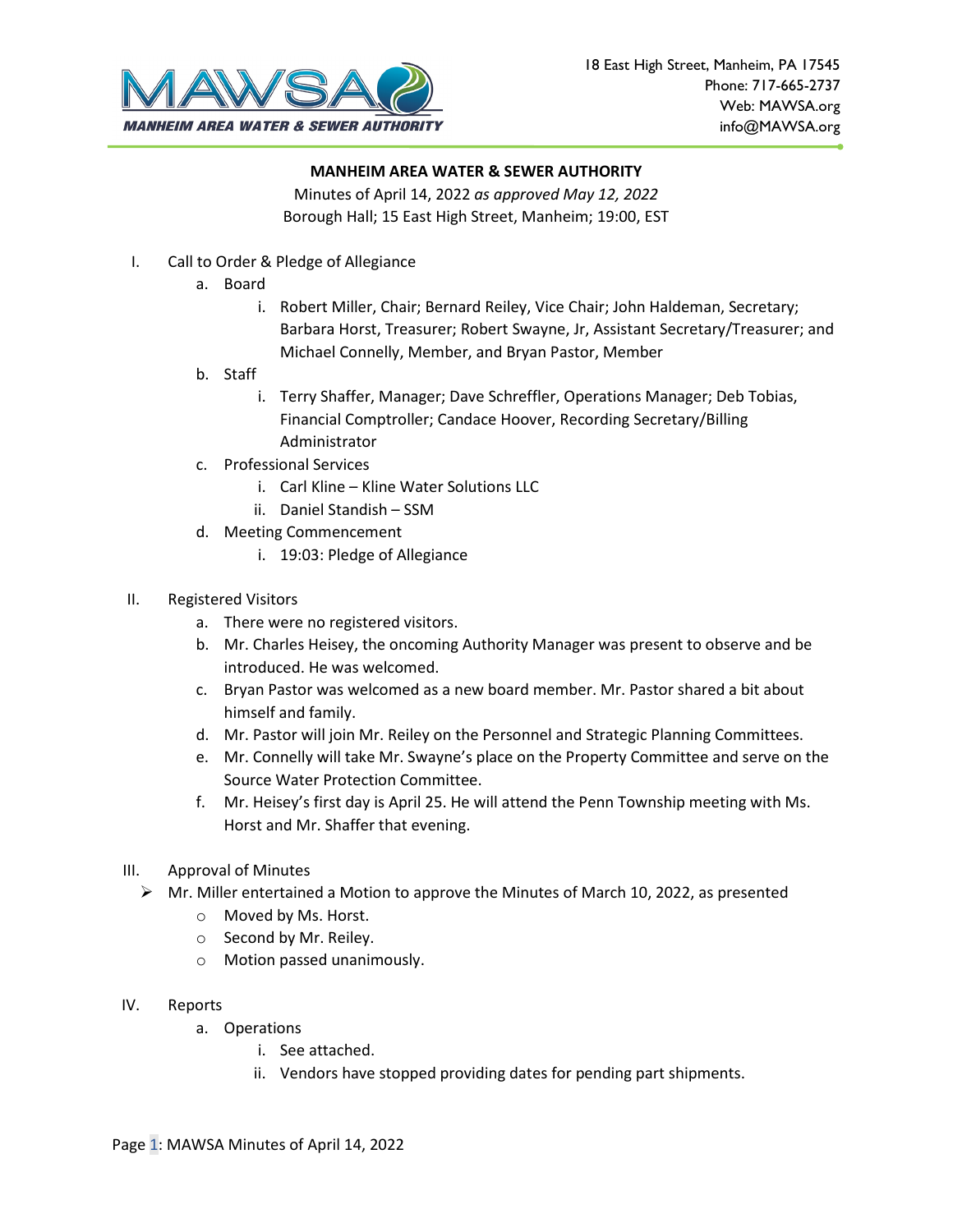

- iii. The team executed the WAS<sup>[1](#page-18-0)</sup> pit repairs commendably.
- b. Management
	- i. Avery Square is the only development with recent activity.
	- ii. The meter replacement project is suffering from supply chain issues as well.
	- iii. PA One Calls have increased.
	- iv. WET Testing  $2$  preparations are underway.
	- v. The Nitrogen final numbers (post report preparation) was 0.946mg/L, the lowest it has ever been. Mr. Schreffler and his team were praised.
	- vi. Ms. Horst shared about the discussions held on preparing new member/board orientation material.
	- vii. Water loss could be attributed to the number of meters that are out; however, the team is still reviewing the system for potential leaks. The data loggers will help with collection system leak detection as well.
- b. Engineer
	- i. Inspections are the next phase of the High Strength Waste Program.
	- ii. The completed NPDES Permit included the biosolids nutrient reduction.
	- iii. The next CFA meeting is at the end of May, but that might not be a voting meeting. There were a lot of grant applicants.
	- iv. The Booster Station contractor reported that their steel supplier was bought by a larger company, who has not adequately returned their contacts. The contractor has switched to a new steel supplier. Work should begin next week.
	- v. Coagulant testing was completed with one vendor and another vendor will be coming in to do the same as the method would affect the quantity of biosolids. Overall, the goal is to lower Phosphorus. While Ferric is not ideal, if it is the best for treatment the recommendation would be to continue its use.
		- 1. The vendors for the treatment products are fairly local and should have not yet suffered from supply chain issues.
	- vi. Utility Access Hole #7 is still awaiting repairs due to weather delays. The ground has not to be solid enough to support the equipment, so the work is still pending. The contractor is ready when the ground is safe to tread.
	- vii. The design phase of the WTP<sup>[3](#page-18-2)</sup> is underway.
- c. Finance
	- i. Cash available just breached \$3 million showing that the cash reserves are increasing.
	- ii. Net income for water in March was over \$45,000.
	- iii. Net income for wastewater in March was over \$141,000.

<span id="page-18-1"></span><span id="page-18-0"></span><sup>&</sup>lt;sup>1</sup> WAS: waste activated sludge<br><sup>2</sup> WET Testing: Whole Effluent Toxicity Testing (exposing how long organisms survive in wastewater stages)

<span id="page-18-2"></span><sup>3</sup> WTP: Water Treatment Plant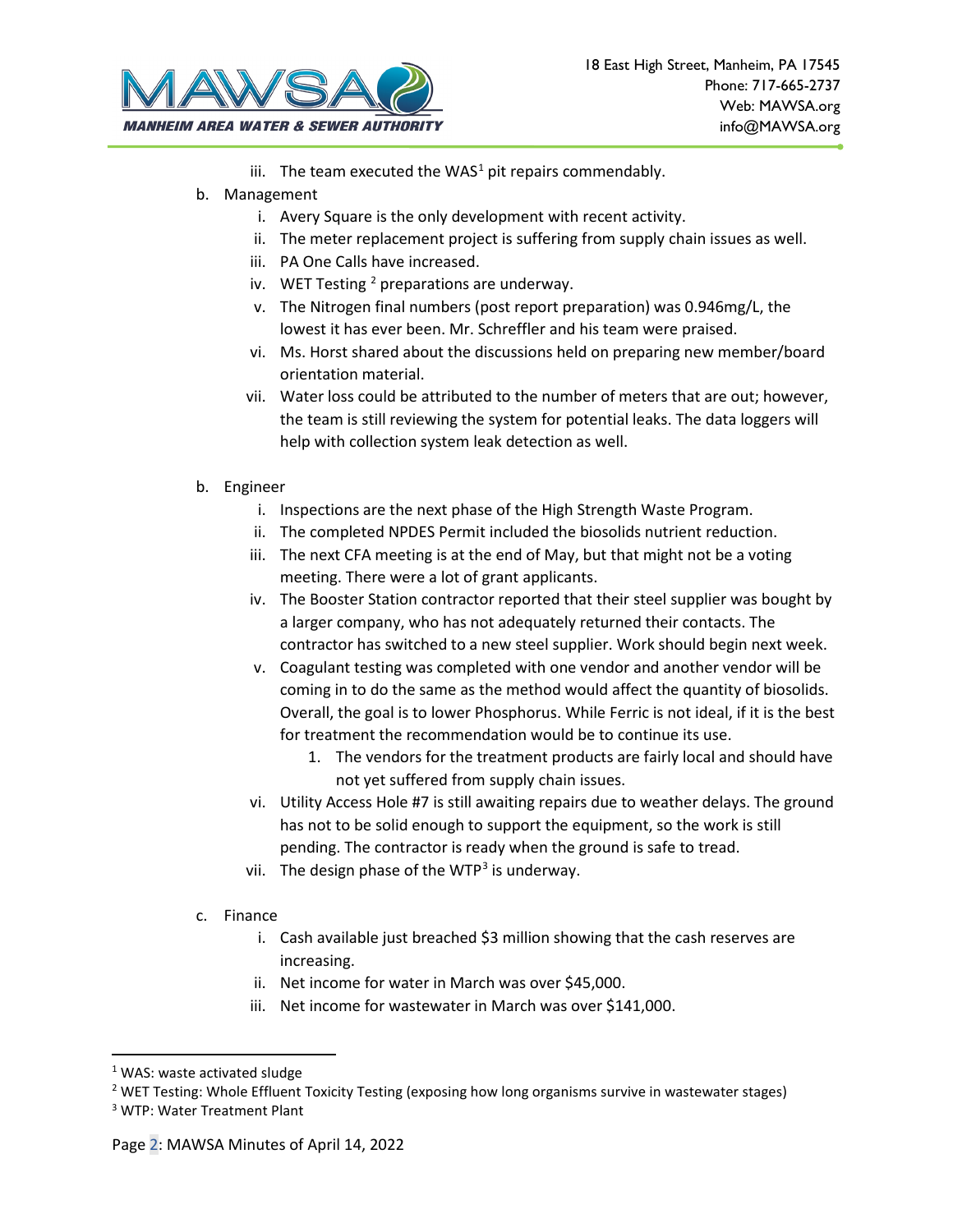

- iv. It was clarified that the Water O&M R&E Budget versus Actual<sup>[4](#page-19-0)</sup> shows the percent of budget. The goal for the end of March is 25%. The Jan-Mar 22 column shows where funds are to date. The budget column shows the expected budget numbers for the entire year.
	- 1. There are a large number of delinquent accounts affecting the revenue numbers.
	- 2. Net income is under. Expenses are on track.
- v. Wastewater O&M R&E Budget versus Actual net income is also under. Expenses will see a large payment for the debt service payment in August.
- vi. Water Capital Projects 2022 Budget versus Actual will show the capital projects, expenses pending payment, and expended funds for each project.
	- 1. The capital cash balance is in a capital checking account. The pending payables are in the same chart so that the funds available can be seen. Additional accounts need to be set up now that the bond money has been received, so the report will look a little different in the upcoming months.
- vii. Wastewater Capital Projects 2022 Budget versus Actual has a smaller list of projects than water. Bond funds will be displayed on this report as well.
- viii. Checks Issued Prior to the Board Meeting report shows utilities and payables where Ms. Tobias can acquire discounts for paying prior to the monthly board meeting. These are reviewed and authorized by management and the Treasurer due to a Motion made earlier in the year.
	- 1. Brooklawn Paving did blacktop work to repair roads where winter break repair patching was done.
	- 2. Control 21 as noted in Mr. Schreffler's report (attached) is not a typical monthly invoice.
	- 3. Maintenance agreements (Mueller) is an annual (non-monthly) invoice.
	- 4. Utility Service Co. invoice for \$26,113.98 is still being held and is not included in the payable amount set for approval.
	- 5. The 'Invoices received after reports were run' report represents invoices that come in after the Tuesday packet is sent out.
- $\triangleright$  Mr. Miller entertained a Motion to approve the financial reports.
	- o Moved by Horst.
	- o Second by Reiley.
	- o Motion passed unanimously.
- $\triangleright$  Mr. Miller entertained a Motion to approve the vouchers as presented (which is withholding one invoice) \$160,918.83, ratify payments made prior to the meeting for \$43,813.07, and authorize payment of invoices received after reports were run for \$35,375.47.

<span id="page-19-0"></span><sup>4</sup> Water O&M R&E: Water Operation & Maintenance Revenue and Expense Budget versus Actual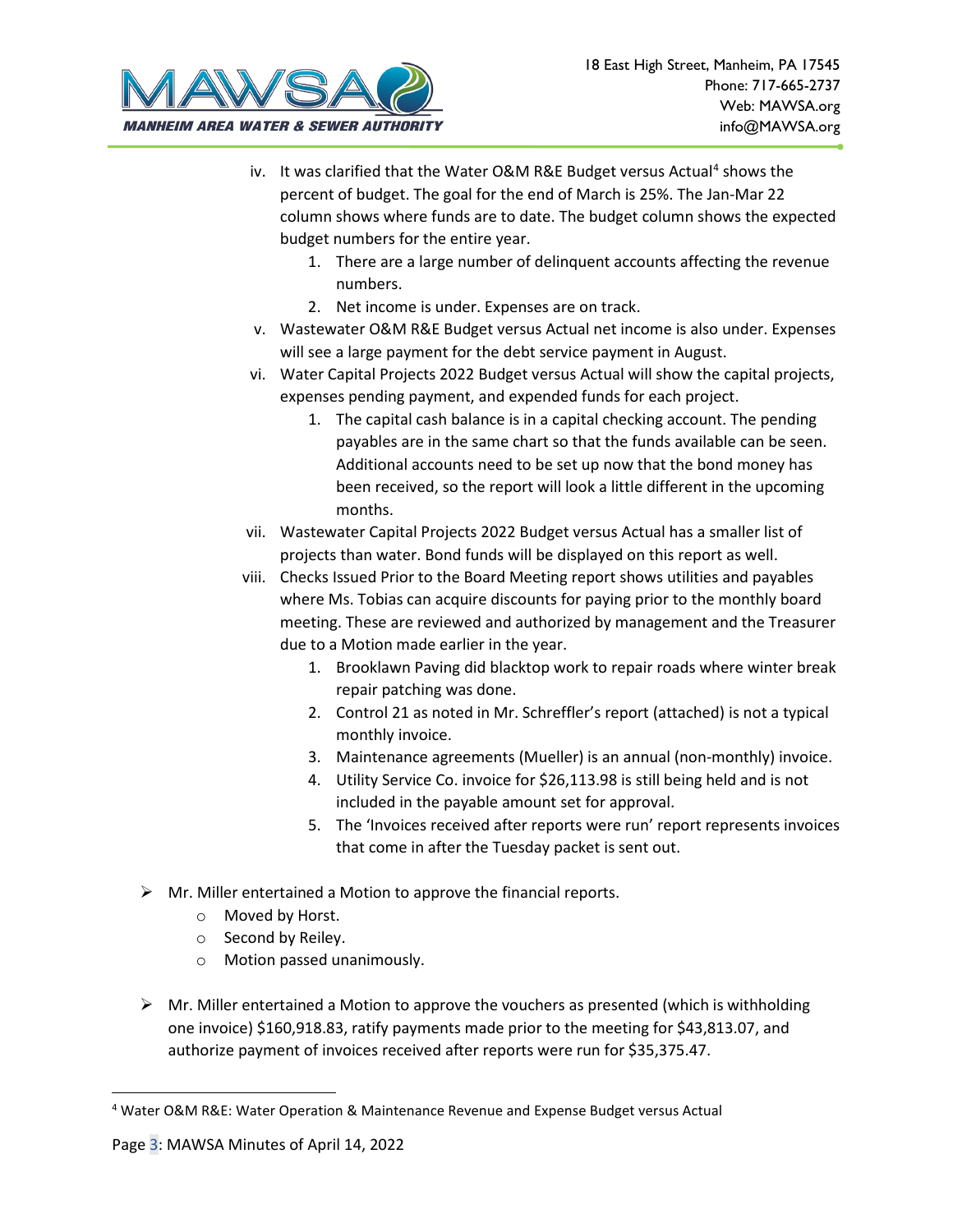

- o Moved by Ms. Horst.
- o Second by Mr. Reiley.
- o Motion passed unanimously.
- d. Utility Billing
	- i. The collections efficiency index has declined. This number should be like a grade, closer to 100 is better. The days of sales outstanding (DSO) also dropped, which means customers are not paying as quickly. The combination of these two is a red flag to collections. The best possible DSO for March was 28 days, so a number closer to that would be preferable.
	- ii. Over 200 shut off notices were issued (see attached report). Since this is the first round of shut offs in quite some time it is hard to say if we will push down to a handful of actual shut offs, come June, but staff will keep an eye on the numbers.
	- iii. The inserts previously mailed for LIHWAP<sup>[5](#page-20-0)</sup> and PAHAF $6$  were included with all of the shut off letters. Both programs are temporary and do not have a payback feature.
		- 1. Discussion was held on reasons staff and the board have heard as to why customers are not applying for the program as well as to why customers neglect their water/sewer bill instead of reaching out for a payment plan.
		- 2. There are four mailed notice (two first class and two certified) prior to the 10-day door hanger. In the winter months a 48-hour notice and a 24-hour notice are included in the notification process. A 3-day phone call is missing from the Utility Billing report service discontinuance (shut off) schedule.
- e. Personnel Committee
	- i. The Committee did not meet.
- f. Property Committee
	- i. Mr. Haldeman reviewed some of the ongoing repairs being made by the office building owner. He and Mr. Shaffer also met to look at drainage issues on one of the properties on the north end of town.
- g. Route 72 Corridor Committee
	- i. The Township is still pursuing their Act 537 update.
- h. Source Water Protection Committee

<span id="page-20-0"></span><sup>5</sup> LIHWAP: Low Income Household Water Assistance Program

<span id="page-20-1"></span><sup>6</sup> PAHAF: Pennsylvania Homeowner Assistance Fund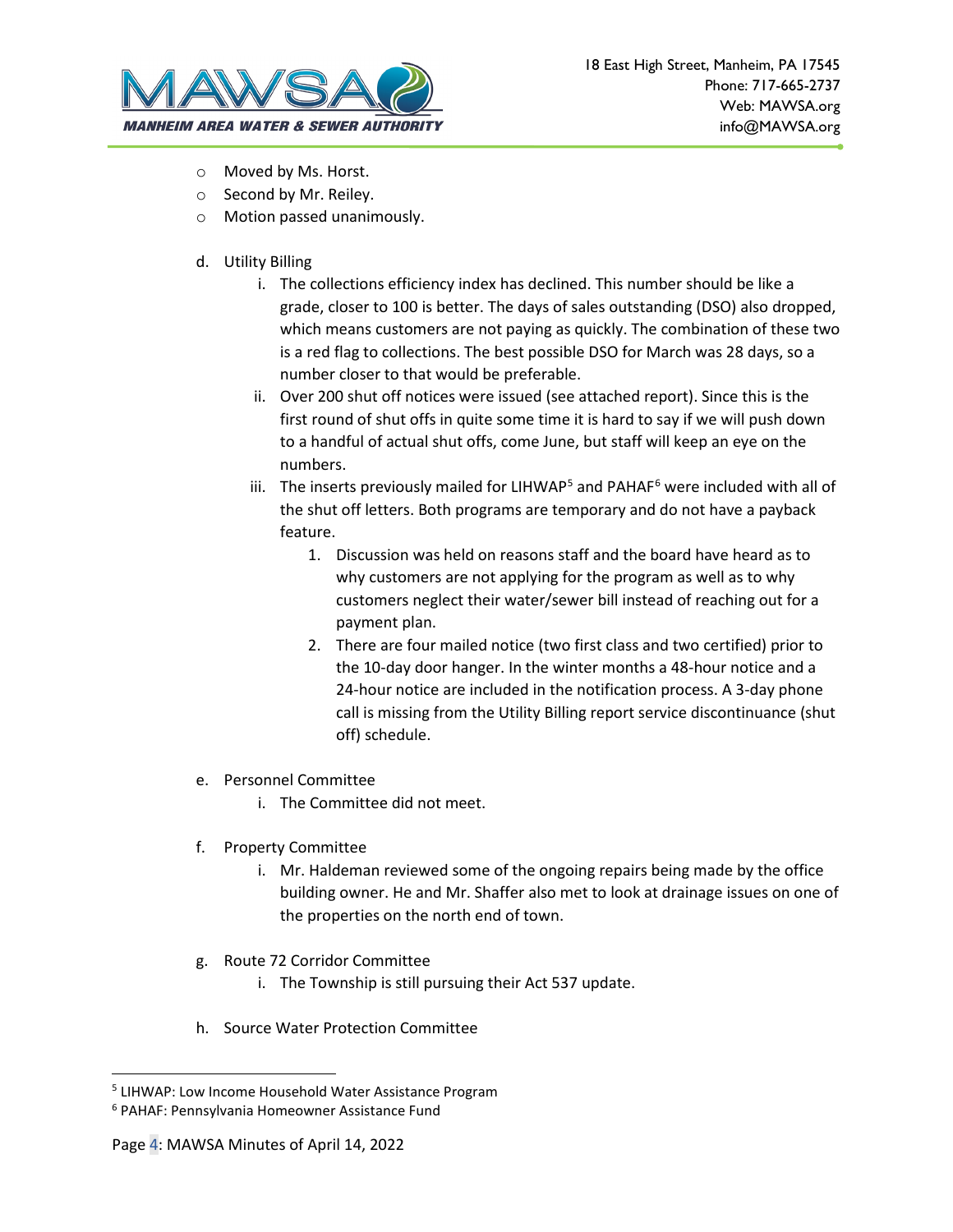

- i. The Chiques Watershed Alliance is planning a large event in June.
- i. Strategic Planning
	- i. The Committee did not meet.
- V. New Business
	- a. PLGIT Procurement Card (P-Card): The P-Card is an ancillary service that acts like a credit card and offers financial rebates for participants. There are a number of municipalities that are also members of PLGIT that participate in the program.
		- i. There are a large number of controls that can be set for users and with limits such as 'this person can only use this card up to this amount at this store.'
		- ii. Over 100 checks go out monthly and depend on USPS prompt delivery.
		- iii. The rebates could supplement the loss of interest on accounts since bank rates have changed.
		- iv. The auditor has suggested participation in the Procurement Card program.
		- v. There is no annual fee.
	- Mr. Miller entertained a Motion to open a P-Card account with PLGIT
	- $\triangleright$  Moved by Ms. Horst.
	- $\triangleright$  Second by Reiley.
		- $\circ$  The card would not be used with any vendor that has a credit card surcharge, over the rebate that could be obtained.
		- o Orders where technicians need to purchase materials: this could allow for payment at the time of purchase instead of in a lump month-end invoice.
		- o The program would be used in baby steps until staff can see how to track it
		- o The card could be used to make a debt service payment.
		- o The finance committee will determine how MAWSA will use the P-Cards
	- $\triangleright$  Motion passed unanimously.
- VI. Old Business
	- a. Senate Bill 597 is back with the appropriations committee in the Senate. There is language in there to put small authorities under the jurisdiction of the PUC<sup>[7](#page-21-0)</sup>. At present, the Bill has language that is in direct conflict with EPA regulations. It is recommended that Senators be written outlining support or opposition of the Bill.
	- b. Mr. Shaffer will mail out bullet points to the Board.
	- c. Some of the associations Mr. Standish works with will also be putting together a form letter.
- VII. Unregistered Visitor Comment Period
	- a. No unregistered visitors were present.

<span id="page-21-0"></span><sup>7</sup> PUC: Pennsylvania Utility Commission